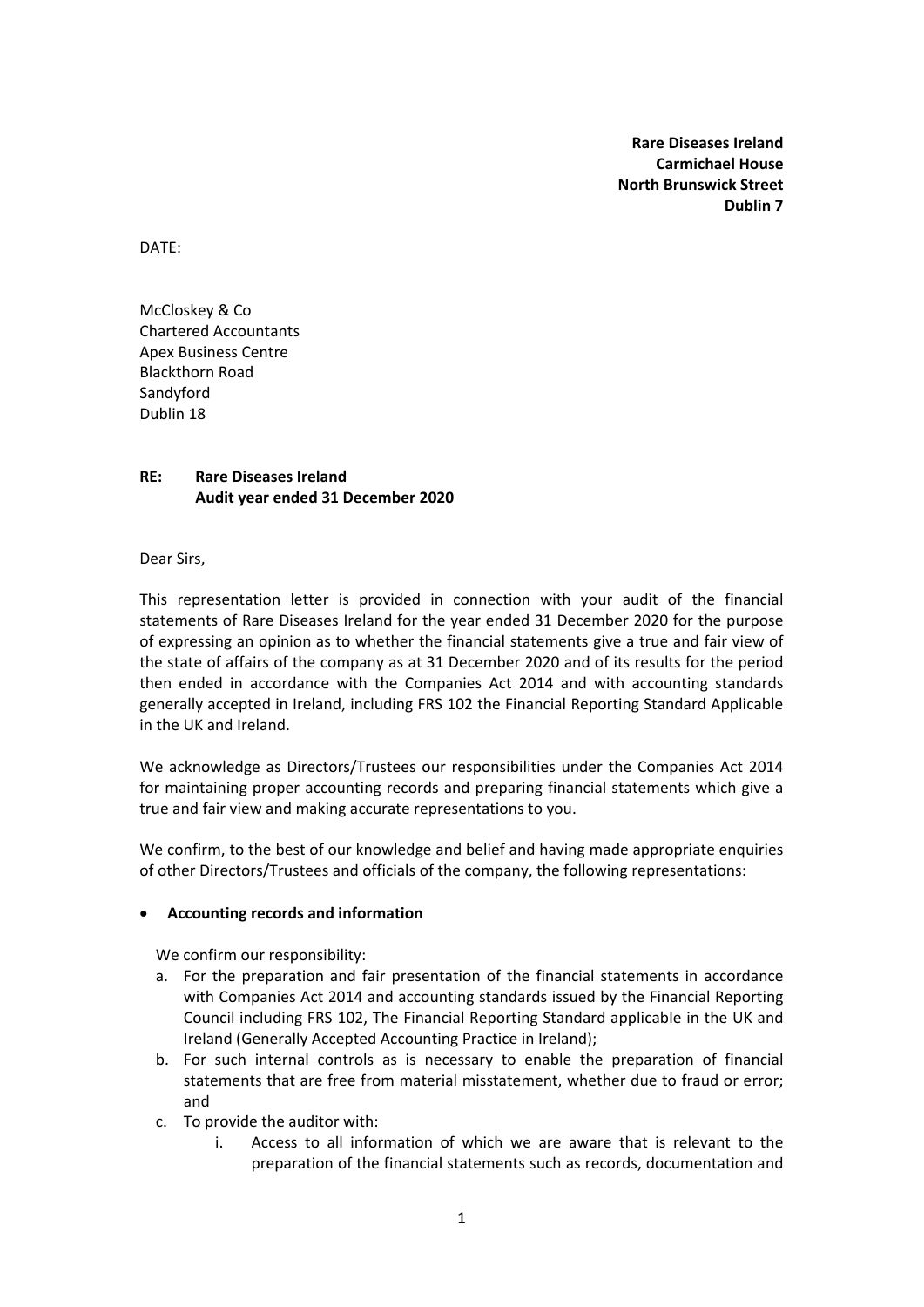other matters;

- ii. Additional information that you have requested from us for the purpose of the audit; and
- iii. Unrestricted access to persons within the entity from whom you determined it necessary to obtain audit evidence.

We confirm that we have secured compliance with the charity's/company's obligation to maintain proper accounting records by the use of appropriate systems and procedures and by the employment of competent persons and that the company has kept proper books of account throughout the year.

In this regard, we confirm that we have fulfilled our responsibility for the preparation of the financial statements in accordance with the applicable financial reporting framework, including where relevant their fair presentation, as set out in the terms of the audit engagement.

All transactions have been recorded in the accounting records and are reflected in the financial statements.

All the accounting records have been made available to you for the purpose of your audit and all other records and related information which might affect the truth and fairness of, or necessary disclosure in, the financial statements, including details of all bank accounts, minutes of directors'/trustees, shareholders' and relevant management meetings, have been made available to you and no such information has been withheld. All information which we consider important and relevant to the financial statements and your audit of them has been brought to your attention.

### **Accounting policies**

We confirm that we have reviewed the company's accounting policies and estimation techniques and, having regard to the possible alternative policies and techniques, the accounting policies and estimation techniques selected for use in the preparation of the financial statements are the most appropriate to give a true and fair view of the company's particular circumstances, as required by FRS 102.

### **Accounting estimates**

We confirm that the significant judgements and key sources of estimation uncertainty and the assumptions used by us in making accounting estimates, including those measured at fair value, are reasonable.

# **Revenue recognition**

We confirm that the recognition of revenue from sales of goods and services and other sources, reflects the substance of all relevant contracts and arrangements with customers and other parties. Accordingly, revenue has been recognised only to the extent that all significant risks and rewards of ownership have been transferred to third parties.

All unrestricted income and donations are included in the financial statements on the basis of amounts received during the year.

Donations in kind are included at their estimated value to the foundation in both revenue and expenditure in the year of receipt.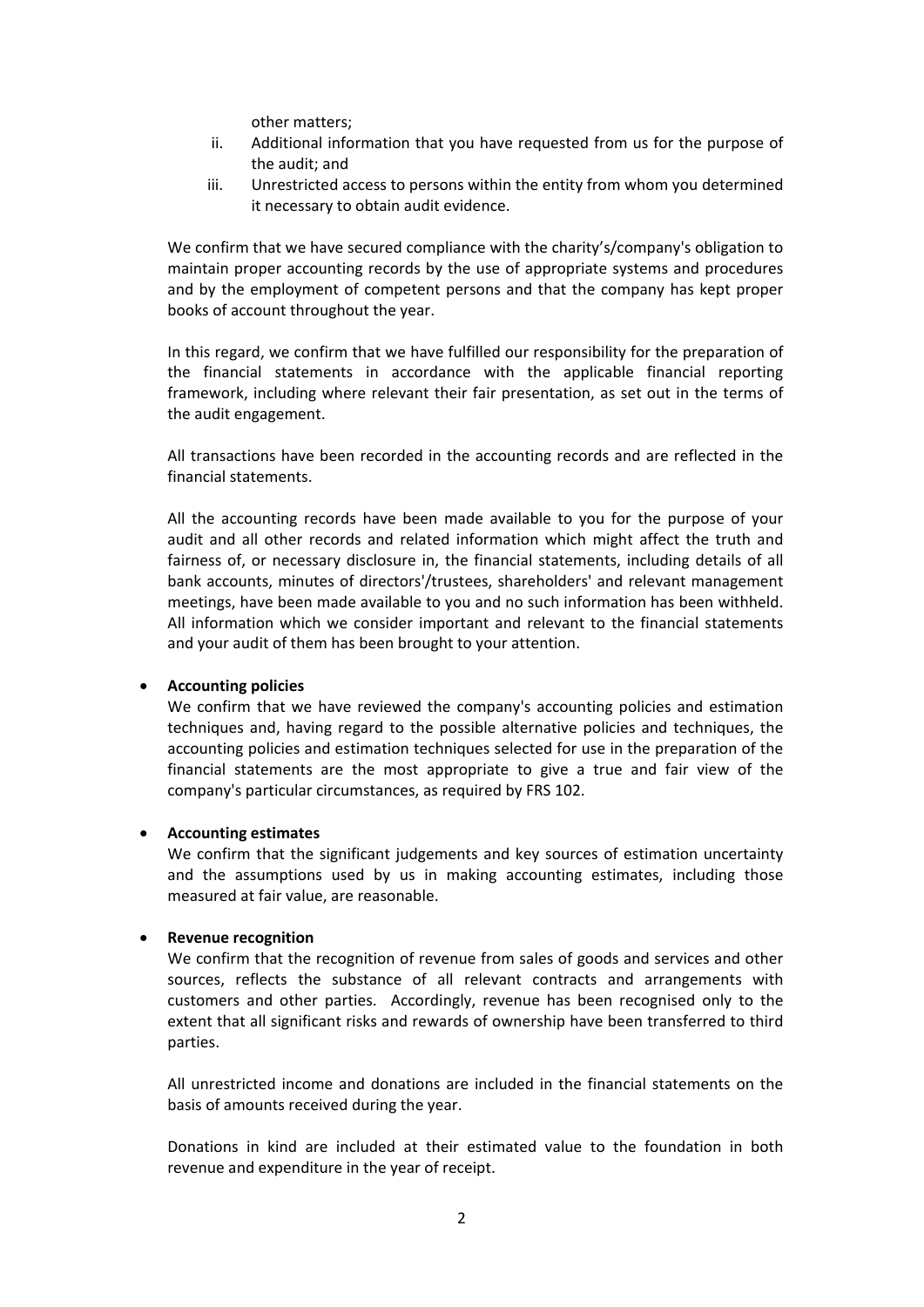Grants received to fund capital expenditure are deferred and amortised to income over the estimated useful lives of the related fixed assets. Grants and assistance to fund non‐ capital expenditure are credited to income and expenditure in the period in which the related expenditure is incurred.

## **Related Party Transactions**

There were no other related party transactions during the year ended 31 December 2020.

They are not aware of any other matters which require to be disclosed under S.33 of FRS 102 or other requirements including Companies Act 2014.

 **Transactions with Directors/Trustees (Or persons connected with them)/Directors/Trustees remuneration** 

The Directors/Trustees confirm that no transactions, arrangements or agreements were made or entered into by the company for persons who at any time during the period were Directors/Trustees or officers of the charity/company, or persons connected with them.

We also confirm Directors/Trustees' remuneration as disclosed is nil.

## **Compliance with law and regulation**

We confirm that, we are not aware of any actual or potential material non-compliance with those laws and regulations which provide a legal framework within which the charitable company conducts its business and which are central to the charity's/company's ability to conduct its business and hence to the results and financial position to be disclosed in the financial statements for the year ended 31 December 2015, together with the actual or contingent consequences which may arise therefrom.

We are not aware of any instances of actual or potential breaches of, or noncompliance with laws and regulations, including the Companies Acts and the Taxes Acts, that are central to the company's ability to conduct its business or that could have a material effect on the financial statements.

# **Assets**

The charitable company has satisfactory title to all assets and there are no liens or encumbrances on the charity's assets, except for those that are disclosed in the notes to the financial statements

We are satisfied that the current assets in the balance sheet are expected to realise, in the ordinary course of business, no less than the net book amounts at which they are stated.

# **Contractual Arrangements**

All contractual arrangements entered into by the charity/company with third parties have been properly reflected in the accounting records or, where material (or potentially material) to the financial statements, have been disclosed to you.

The charity/company has complied with its obligations under contractual agreements where non-compliance could have a material effect on the financial statements.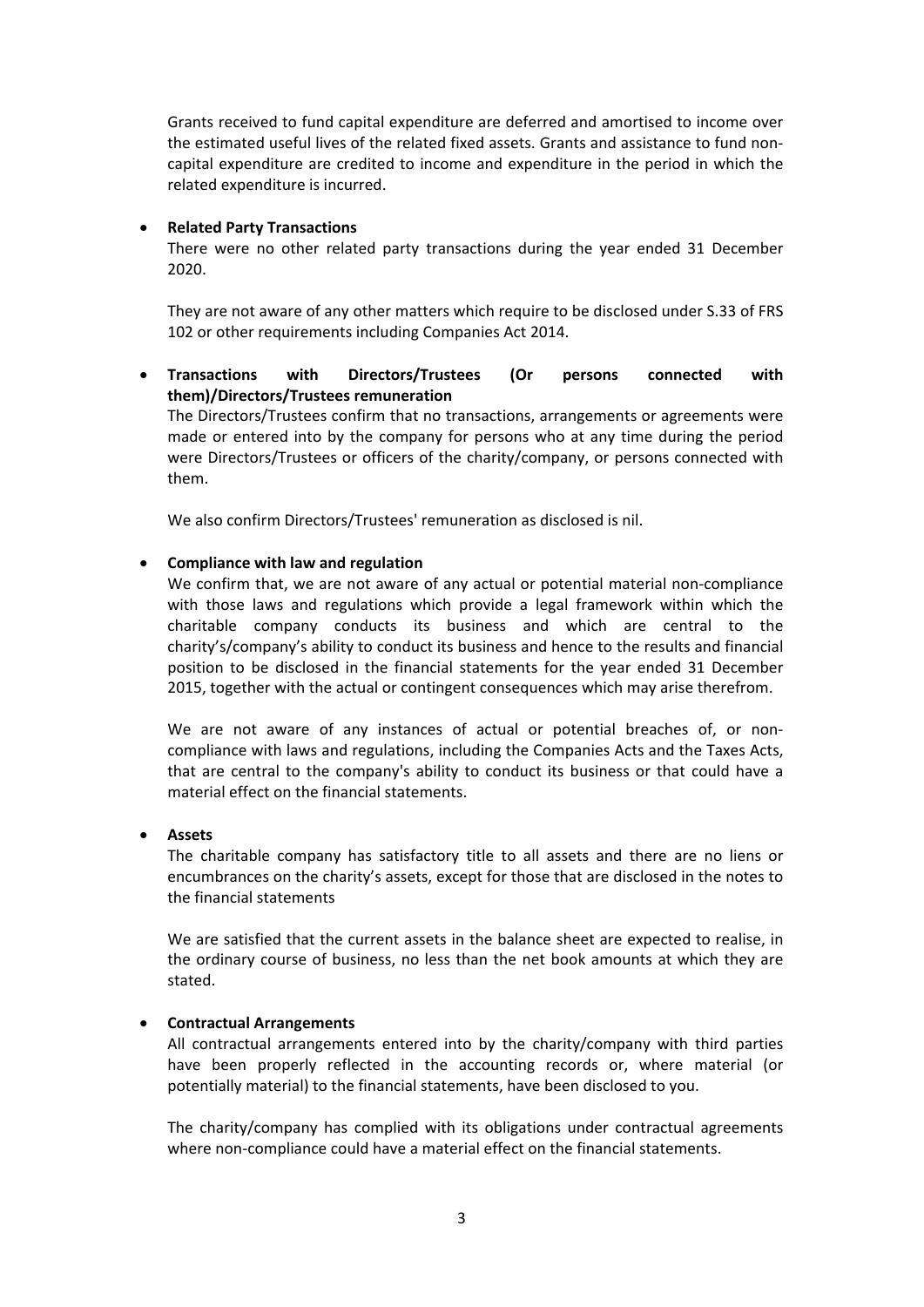There are no other agreements not in the ordinary course of business.

**Liabilities** 

Full provision has been made for all liabilities at the balance sheet date including guarantees, commitments and contingencies where the items are expected to result in significant loss. Contingent liabilities, where in our opinion provision is not required, have been appropriately disclosed in the financial statements.

We are not aware of any pending or threatened litigation, proceedings, hearing or claims negotiation, which may result in significant loss to the company

All guarantees and commitments given to third parties, including oral guarantees and commitments made on behalf of an affiliate, director, officer or any other third party have been disclosed where appropriate in the financial statements.

## **Retirement benefits (where applicable)**

All retirement benefits that the charity/company is committed to providing, including any arrangements that are statutory, contractual or implicit in the charity's/company's actions, wherever they arise, whether funded or unfunded, approved or unapproved, have been identified and properly accounted for and/or disclosed.

## **Grants and donations**

All grants, donations and other income, the receipt of which is subject to specific terms or conditions, have been notified to you. There have been no breaches or conditions in the application of such income.

## **Unusual transactions**

No transactions which had the primary objective of altering the appearance of the accounts have been entered into during the period.

### **Depreciation and impairment (where applicable)**

We are satisfied that the useful lives by reference to which depreciation has been calculated are appropriate. We confirm that an impairment review has been carried out and that there has been no impairment of fixed assets above the amount depreciated in the current period.

#### **Going concern**

The financial statements have been prepared on the going concern basis. Having considered the company's trading performance since the year end, its profit and cash flow budgets / forecasts and its future business plans, we confirm that we have a reasonable expectation that the company has adequate resources to continue in operational existence for the foreseeable future.

### **Fraud and error**

We acknowledge our responsibility for the implementation and operations of accounting and internal control systems that are also designed to prevent and detect fraud and error. We have disclosed to you all significant facts relating to any frauds or suspected frauds known to management that may have affected the entity. We have disclosed to you the results of our assessment of the risk that the accounts may be materially misstated as a result of fraud.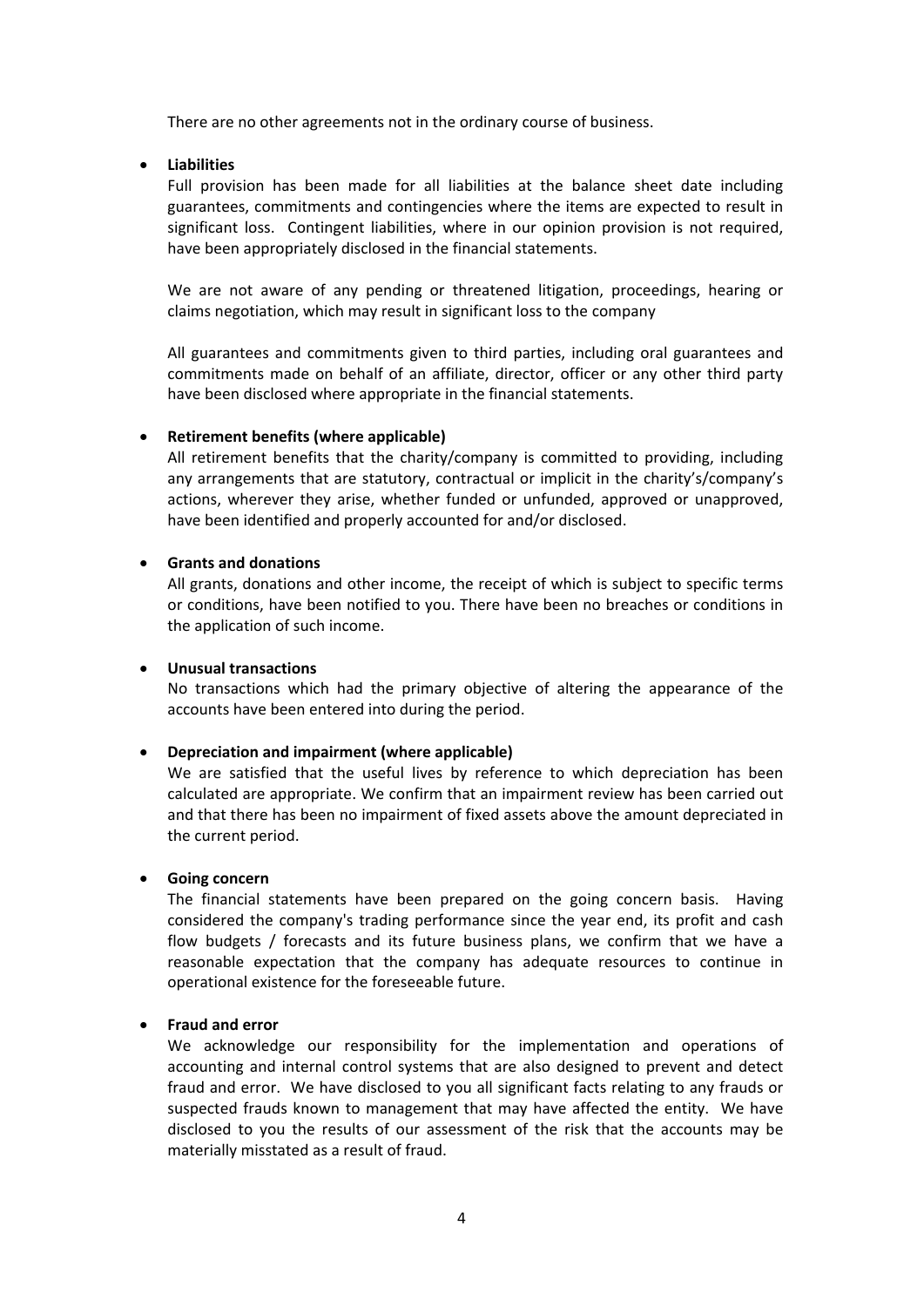We are not aware of any irregularities, or allegations of irregularities, including fraud, involving management or employees who have a significant role in the accounting and internal control systems, or that could have a material effect on the financial statements.

# **Unadjusted audit differences**

We confirm that the financial statements have no unadjusted misstatements that are considered to be, both individually and in aggregate, material to the truth and fairness of the financial statements either taken as a whole or in connection with the ability to assess the performance and the financial position of the charity/company.

# **Events after the balance sheet date**

The arrival of the COVID‐19 coronavirus pandemic in the early months of 2020 has had a significant effect on the activities of Rare Diseases Ireland in terms of strategy and planning events. It is hoped that as the restrictions are eased the activities will gradually return to pre COVID‐19 levels.

# **Statement of Relevant Information**

We confirm our compliance with the requirements of Section 330 of the Companies Act 2014. We acknowledge that Section 330 requires that we as the directors of the company make a statement in the directors report that each of the persons who are directors of the company at the time of the report, that in so far as they are aware there is no relevant audit information of which the company's statutory auditors are unaware and the directors have taken all steps that he or she out to have taken as a director in order to make himself or herself aware of any relevant audit information and to establish that the company's statutory auditors are aware of that information.

# **Non‐Exchange Transactions**

We confirm that any donated cash, services, goods or legacies received through a nonexchange transaction, have been measured using fair value as the basis for cost on the date of acquisition in accordance with the requirements of S.13.5A of FRS 102 and Section 34 PBE of FRS 102. Where it has not been practicable to estimate the value of the resource with sufficient reliability the income relating to non‐exchange transactions has been recognised when the resource was sold.

This letter was tabled at the meeting of the Board of Directors/Trustees on ………………………

**\_\_\_\_\_\_\_\_\_\_\_\_\_\_\_\_\_ \_\_\_\_\_\_\_\_\_\_\_\_\_\_\_\_\_** 

Yours faithfully,

**Director/Trustee Director/Trustee**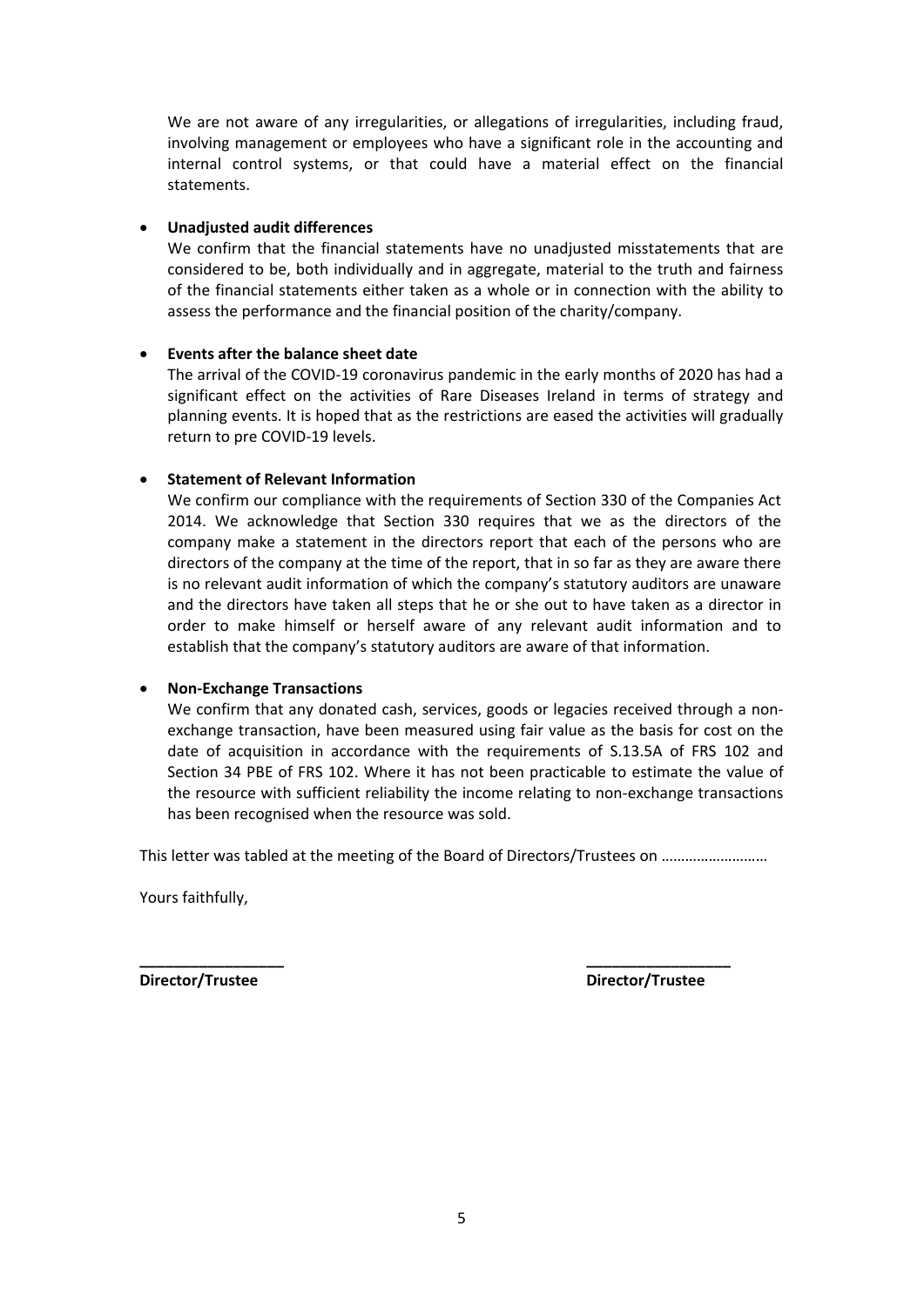**Company registration number: 140743** 

**Rare Diseases Ireland** (A Company Limited by Guarantee and not having Share Capital)

**Financial statements** 

for the financial year ended 31 December 2020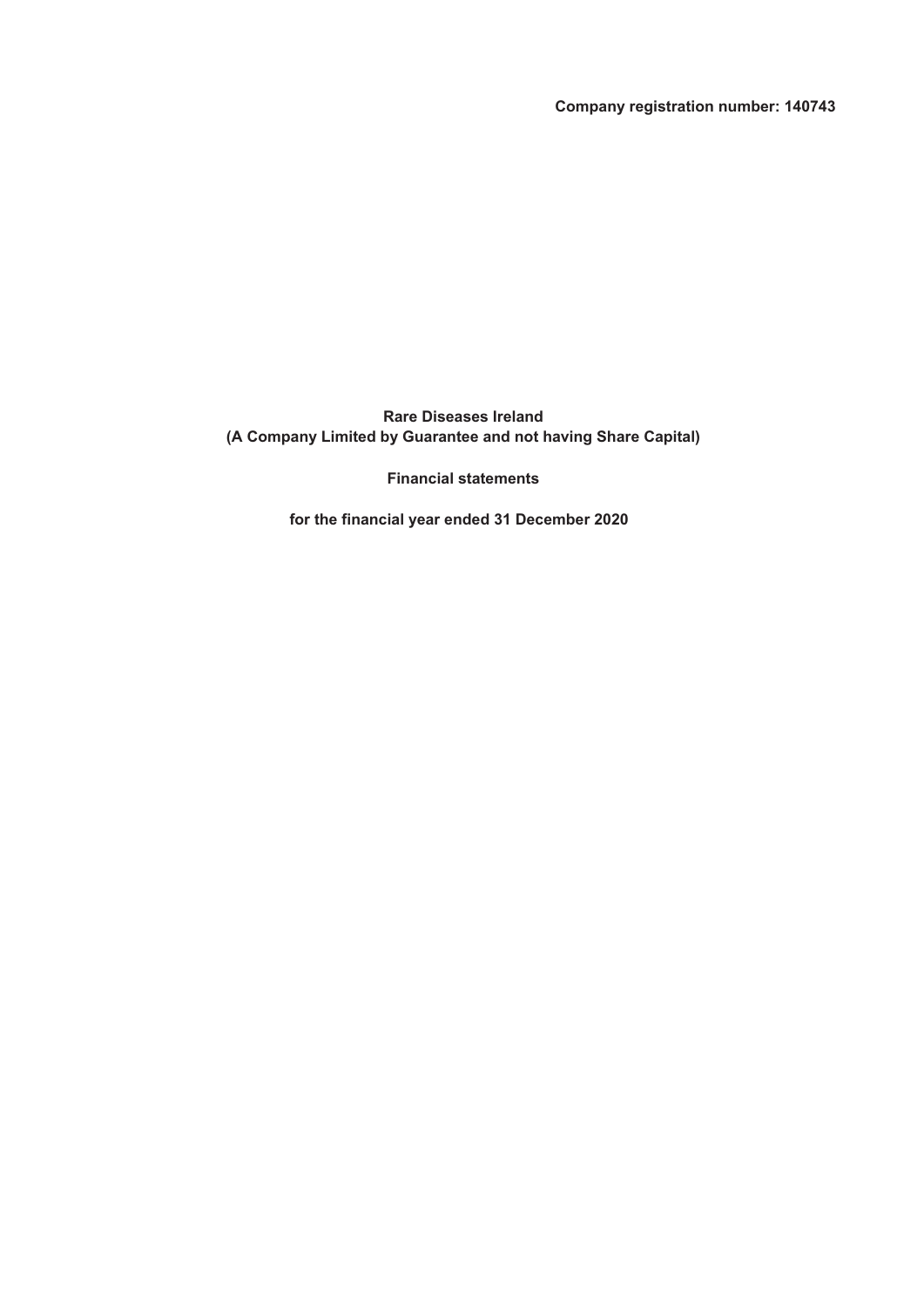# **Contents**

|                                             | Page      |
|---------------------------------------------|-----------|
| Directors and other information             | 1         |
| Directors report                            | $2 - 4$   |
| Directors responsibilities statement        | 5         |
| Independent auditor's report to the members | $6 - 9$   |
| Profit and loss account                     | 10        |
| Statement of income and retained earnings   | 11        |
| <b>Balance sheet</b>                        | 12        |
| Statement of cash flows                     | 13        |
| Notes to the financial statements           | $14 - 17$ |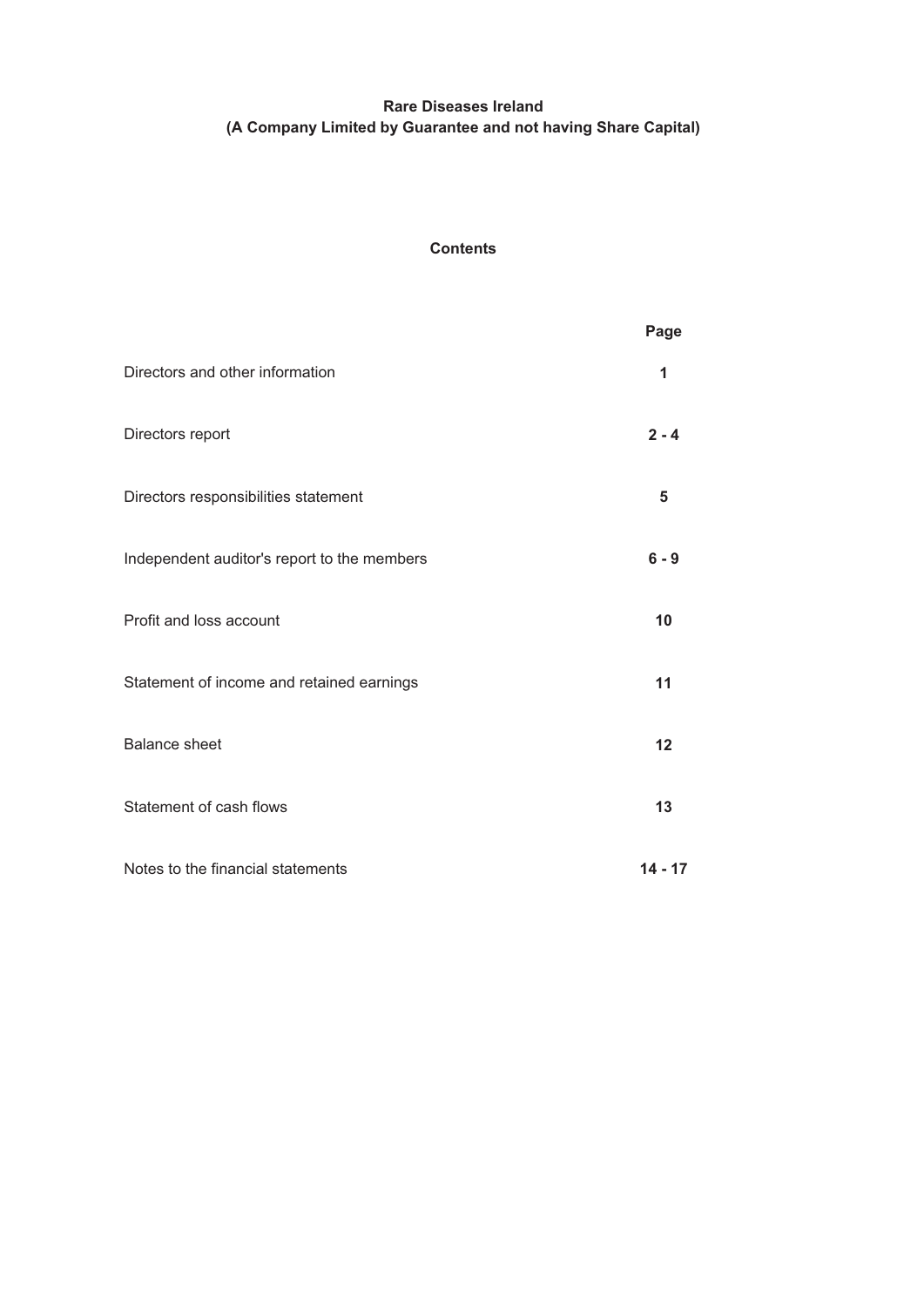# **Rare Diseases Ireland Company limited by guarantee**

# **Directors and other information**

| <b>Directors</b>                 | Patricia Towey<br>Mary Kearney (Resigned 1 October 2020)<br>David Barton<br>Paula Guerin<br>Mairéad Hennessy<br>Kevin Whelan<br>Michael Blighe<br>Anne Lawlor |
|----------------------------------|---------------------------------------------------------------------------------------------------------------------------------------------------------------|
| <b>Secretary</b>                 | Michael Blighe                                                                                                                                                |
| <b>Company number</b>            | 140743                                                                                                                                                        |
| <b>Registered office</b>         | <b>Carmichael House</b><br><b>North Brunswick Street</b><br>Dublin 7                                                                                          |
| <b>Business address</b>          | <b>Carmichael House</b><br>North Brunswick Street<br>Dublin 7                                                                                                 |
| <b>Auditor</b>                   | McCloskey & Co<br><b>Apex Business Centre</b><br><b>Blackthorn Road</b><br>Sandyford<br>Dublin 18                                                             |
| <b>Bankers</b>                   | AIB<br>9 Terenure Road<br>Rathgar<br>Dublin 6                                                                                                                 |
| <b>Registered Charity Number</b> | 20044633                                                                                                                                                      |
| <b>CHY (Revenue) Number</b>      | CHY 13930                                                                                                                                                     |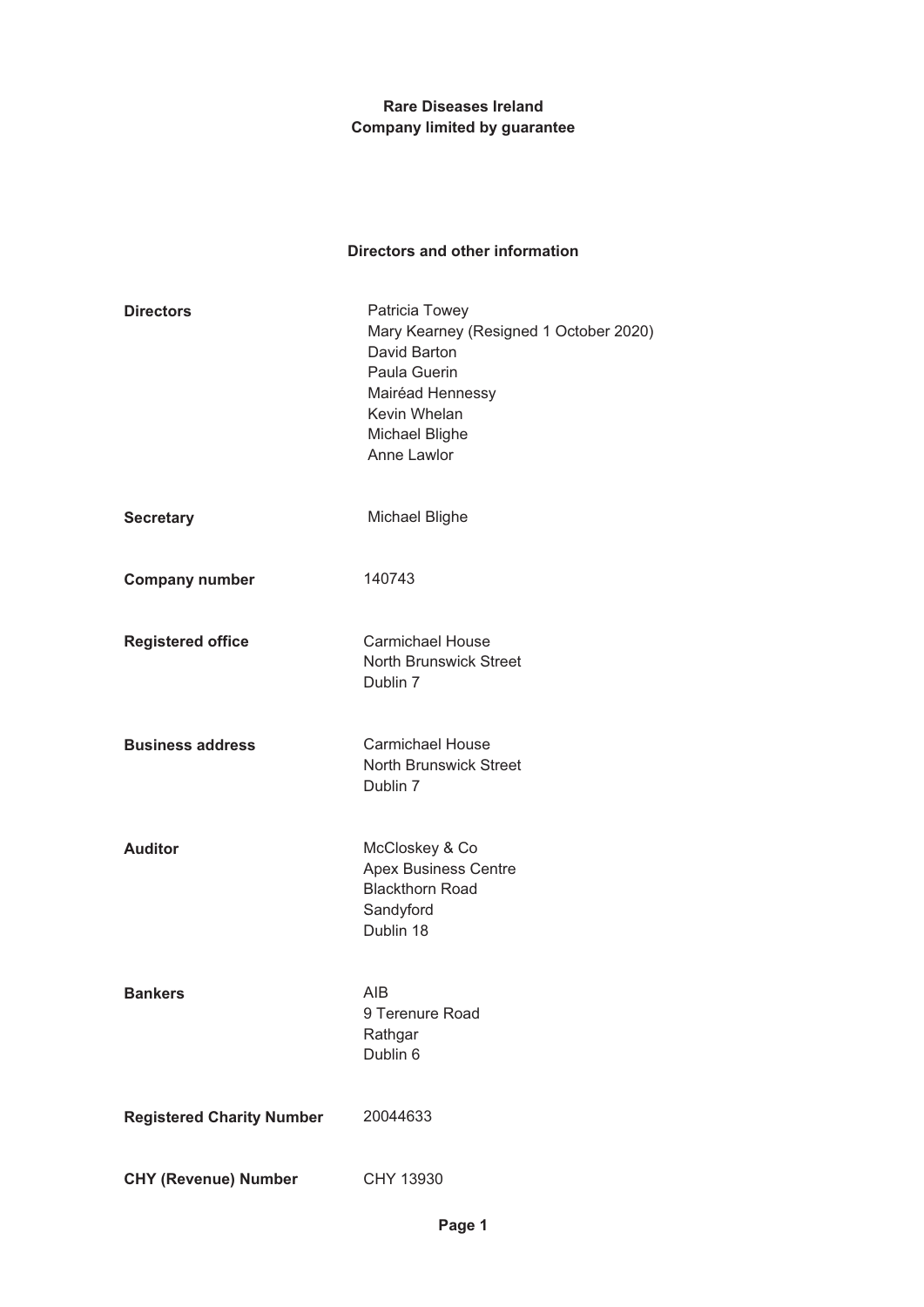## **Directors report**

The directors present their annual report and the audited financial statements of the company for the financial year ended 31 December 2020.

### **Directors**

The names of the persons who at any time during the financial year were directors of the company are as follows:

Patricia Towey Mary Kearney (Resigned 1 October 2020) David Barton Paula Guerin Mairéad Hennessy (Appointed 25 March 2020) Kevin Whelan Michael Blighe (Appointed 25 March 2020) Anne Lawlor

## **Principal activities**

The main object for which the Company is established is to act as a national alliance for voluntary groups representing the views and concerns of people affected by or at risk of developing genetic or other rare diseases.

## **Subsidiary Object(s)**

In furtherance exclusively of the main object, the Company will have the following subsidiary objects and any income generated from the subsidiary objects is to be applied to the main object only

a. To voice and promote views of the member organisations on issues of common concern.

b. To be a strong and united voice that will increase public awareness of genetic and other rare diseases.

c. To promote further development of genetic services in Ireland.

d. To advocate for the availability of adequate care services in Ireland for people living with genetic and rare diseases.

e. To facilitate the exchange of information between member organisations that represents people living with genetic and rare diseases.

f. To establish a liaison with geneticists and other relevant specialists nationally and internationally to help Rare Diseases Ireland achieve its aims and objectives.

g. To collaborate with national and international stakeholders on policy and regulation issues in the area of genetic and rare diseases.

### **Development and performance**

Rare Diseases Ireland (RDI) acts as a national alliance for voluntary groups representing the views and concerns of people affected by or at risk of developing genetic or other rare diseases. Throughout 2020 RDI has liaised with all stakeholders to raise awareness of rare diseases and highlight issues of particular concern to the rare disease community in Ireland. 2020 was a particularly difficult year for everyone; the COVID-19 pandemic brought unimaginable challenges into every life, every home and every workplace.

Rare Disease Day on the last day of February, the international day designated to raising awareness for the rare disease community worldwide, was marked by the publication of The EasyGuide to Rare Diseases in Ireland. This handbook of rare diseases in Ireland details stories of people living with rare diseases and the needs of the community in terms of policy and service provision. The EasyGuide, produced by a number of patient organisations, was launched by Minister for Health Simon Harris on February 24th at the Mansion House, Dublin. The launch was attended by people living with rare conditions, patient organisations and media. RDI ran a PR campaign to accompany the launch of the EasyGuide across TV, radio and print media, in addition to social media, with individuals living with rare conditions telling their stories and spokespeople providing expert opinion on some of the challenges facing the community.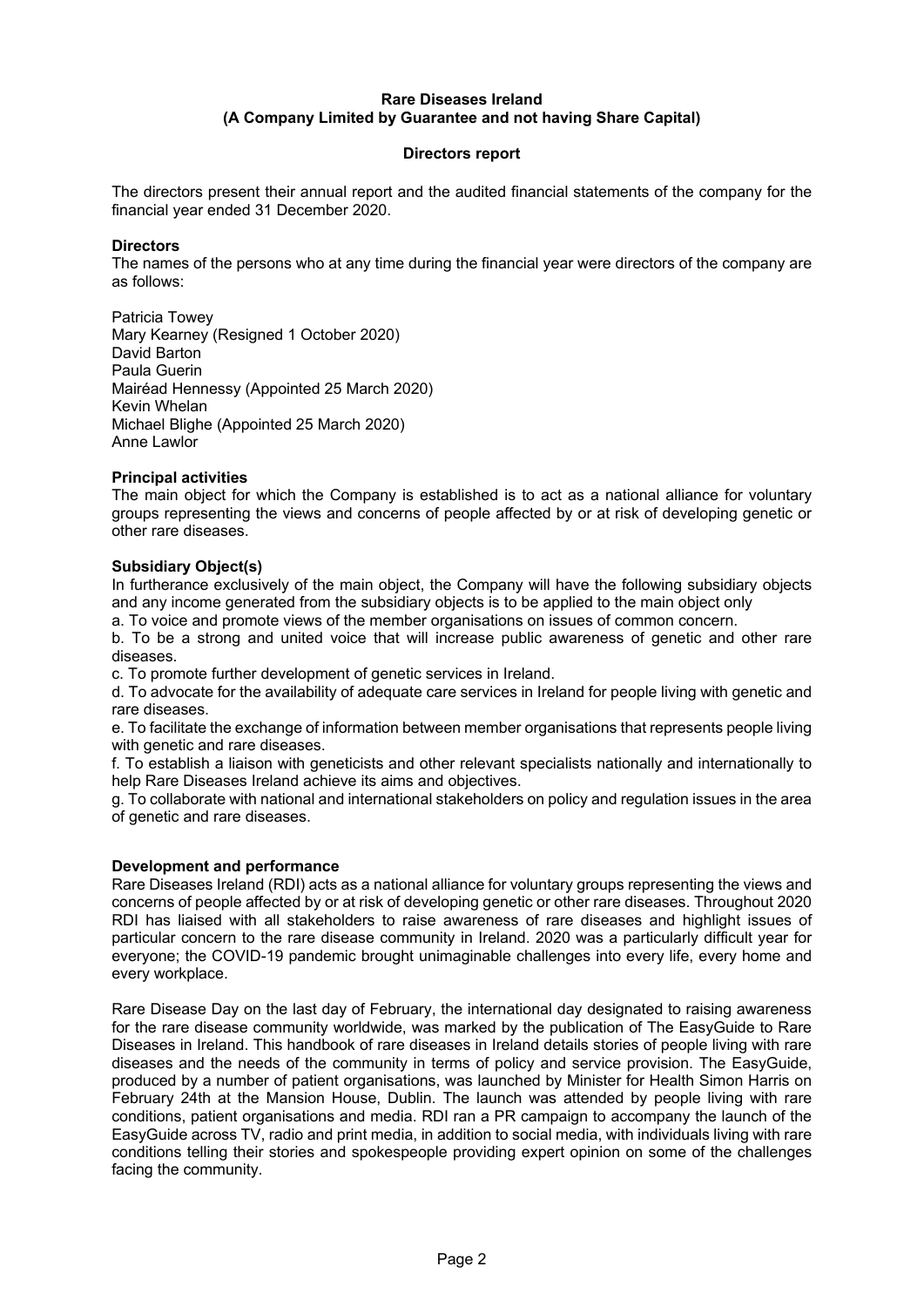## **Directors report (continued)**

## **Development and performance (continued)**

On Rare Disease Day, February 29th, President Michael D. Higgins hosted a family party, inviting children living with rare conditions and their families to a special event at Áras an Uachtaráin. This was the highlight of the year for many of those lucky enough to attend on the day and was followed quickly by nationwide lockdowns as coronavirus arrived on our shores.

In February 2020 there was a general election in Ireland. RDI ran a campaign '#Pleadge4RD' asking all candidates running in the election to demonstrate their support for the rare disease community in Ireland. By pledging support they committed to:

- accurate diagnosis and appropriate care within one year of coming to medical attention.
- holistic care and social systems that are inclusive of people living with rare diseases
- seizing opportunities in science and innovation for people living with rare diseases and their carers.

The needs of the rare disease community were recognised in the subsequent Programme for Government: Our Shared Future, published in July 2020. Commitments were made to implement changes in areas such as genetics and genomics, research and clinical trials and a rare disease plan.

Coronavirus arrived in Ireland in March 2020 and resulted in severe curtailment of all services for people living with rare conditions. RDI conducted a research survey to understand the impact of the pandemic on the lives of those living with rare conditions. The research, published in May, revealed a profound impact on the rare community, with many cocooning out of choice, and all services, including healthcare, respite and education severely curtailed. Towards the end of the year coronavirus vaccines were approved in Europe and RDI together with a broad spectrum of patient organisations lobbied to ensure early access to vaccination for those in the rare community living with high-risk conditions.

The pandemic required a change to work practices for RDI. Face-to-face events were no longer possible and much activity moved on-line. RDI hosted group conversations with people living with rare conditions to identify challenges and opportunities. RDI also met with healthcare providers across the spectrum of diseases to provide background on the roles and work of RDI and identify opportunities of improved collaboration into the future. RDI's Round Table of Companies continued in 2020. The platform, for industry partners to engage with patient groups in order to build consensus on issues of common concern for rare disease patients in Ireland, continues to grow year-on-year.

RDI worked with the National Rare Disease Office to begin the process of engaging people living with rare conditions in development of care pathways for individual rare conditions. This work is on-going and is important to ensure the needs and concerns of those living with rare conditions are captured as care pathways are developed and implemented. RDI also liaised with the Rare Disease Technology Review Committee to identify and support people living with rare conditions who could speak to the Committee about the challenges of living with conditions that can be treated by novel therapies and how these therapies may impact on their lives and experiences.

Throughout the year RDI worked closely with stakeholders across the rare disease community to ensure the voice of the rare disease community was heard and integrated into all areas of policy and service development. RDI communicated across the year with the Minister for Health, various politicians, the Department of Health and the HSE advocating on topics of concern for people living with rare conditions. RDI also attended a number of EURORDIS-Rare Diseases Europe Council of National Alliances meetings and contributed to the development of strategy, policy and programmes in areas such as COVID-19 & emerging from the lock-down and Newborn Screening.

RDI continued expansion of its Board in 2020, bringing more skills, experience and depth to the Board of RDI to assist the development and advancement of the organisation and the work it performs. RDI also continues to grow its funding seeking to diversify sources and secure funding for projects into the future.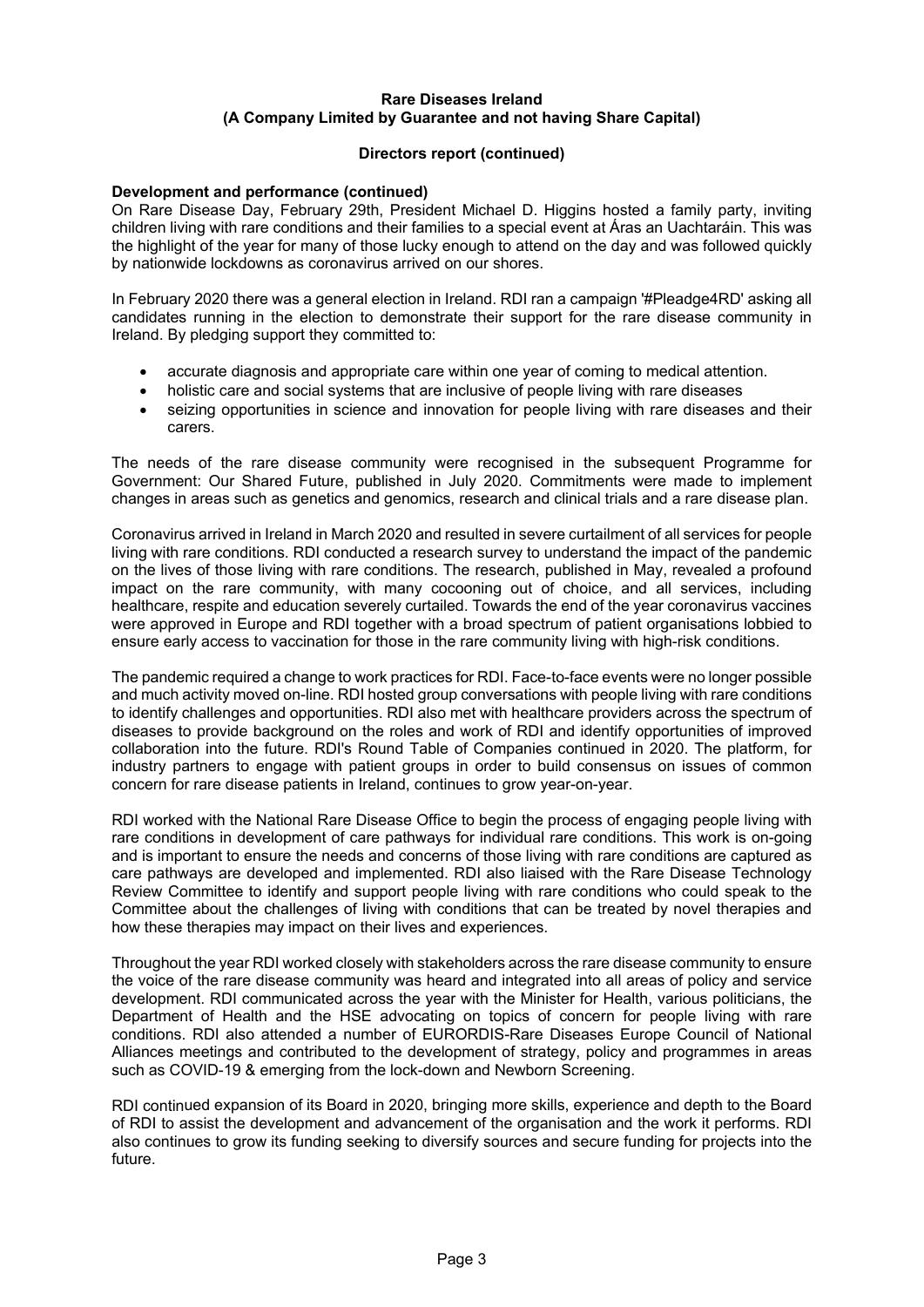## **Directors report (continued)**

## **Assets and liabilities and financial position**

The company had a surplus in the year of  $\epsilon$ 5,342 (2019:  $\epsilon$ 24,704). At the end of the year the company had assets of €39,132 (2019: €30,290) and liabilities of €4,504 (2019: €1,004). The net assets at the year end were €34,628 (2019: €29,286).

## **Principal risks and uncertainties**

The Directors have identified that the key risks and uncertainties the company faces relate to the risk of reduced government funding, memberships and fundraising in the future and of the potential increase in compliance requirements in accordance with company, health and safety, taxation and other legislation.

The company mitigates these risks continually monitoring the level of activity and by monitoring emerging changes to regulations and legislation on an ongoing basis.

Internal control risks are minimised by the implementation of procedures for authorisation of all transactions.

### **Likely future developments**

The company plans to continue the activities outlined above in the forthcoming years subject to satisfactory funding arrangements.

### **Accounting records**

The measures taken by the directors to secure compliance with the requirements of sections 281 to 285 of the Companies Act 2014 with regard to the keeping of accounting records are the implementation of necessary policies and procedures for recording transactions, the employment of competent accounting personnel with appropriate expertise and the provision of adequate resources to the financial function. The accounting records of the company are located at the registered office.

### **Relevant audit information**

In the case of each of the persons who are directors at the time this report is approved in accordance with section 332 of Companies Act 2014:

- so far as each director is aware, there is no relevant audit information of which the company's statutory auditors are unaware, and
- each director has taken all the steps that he or she ought to have taken as a director in order to make himself or herself aware of any relevant audit information and to establish that the company's statutory auditors are aware of that information.

### **Auditors**

The auditors, McCloskey & Co, have indicated their willingness to continue in office in accordance with the provisions of Section 383(2) of the Companies Act 2014.

This report was approved by the board of directors on .............................. and signed on behalf of the board by:

Director Director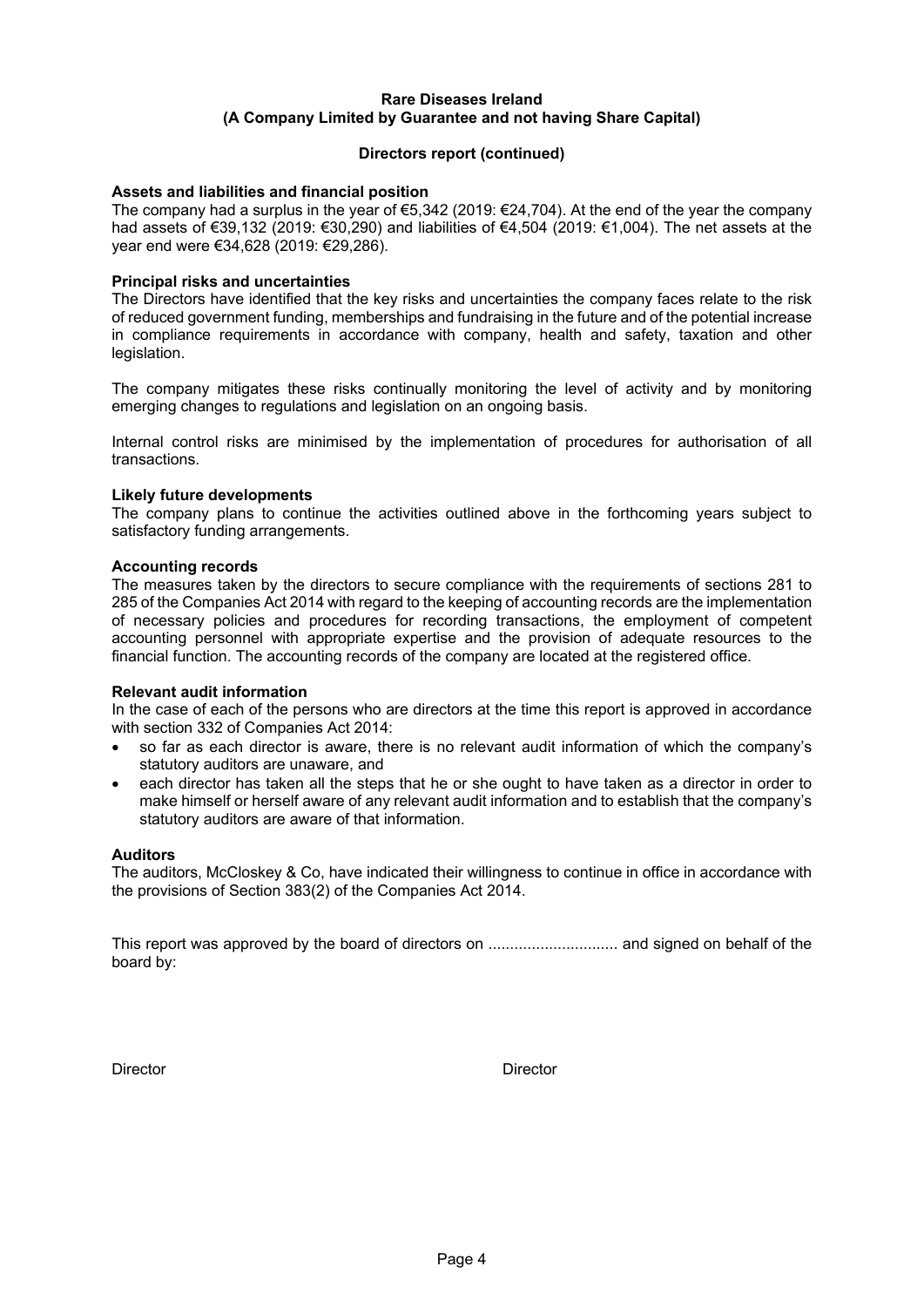# **Directors responsibilities statement**

The directors are responsible for preparing the directors report and the financial statements in accordance with applicable Irish law and regulations.

Irish company law requires the directors to prepare financial statements for each financial year. Under the law, the directors have elected to prepare the financial statements in accordance with the Companies Act 2014 and FRS 102 "The Financial Reporting Standard applicable in the UK and Republic of Ireland" issued by the Financial Reporting Council. Under company law, the directors must not approve the financial statements unless they are satisfied that they give a true and fair view of the assets, liabilities and financial position of the company as at the financial year end date and of the profit or loss of the company for the financial year and otherwise comply with the Companies Act 2014.

In preparing these financial statements, the directors are required to:

- select suitable accounting policies and then apply them consistently;
- make judgments and accounting estimates that are reasonable and prudent:
- state whether the financial statements have been prepared in accordance with applicable accounting standards, identify those standards, and note the effect and the reasons for any material departure from those standards: and
- prepare the financial statements on the going concern basis unless it is inappropriate to presume that the company will continue in business.

The directors are responsible for ensuring that the company keeps or causes to be kept adequate accounting records which correctly explain and record the transactions of the company, enable at any time the assets, liabilities, financial position and profit or loss of the company to be determined with reasonable accuracy, enable them to ensure that the financial statements and directors report comply with the Companies Act 2014 and enable the financial statements to be audited. They are also responsible for safeguarding the assets of the company and hence for taking reasonable steps for the prevention and detection of fraud and other irregularities.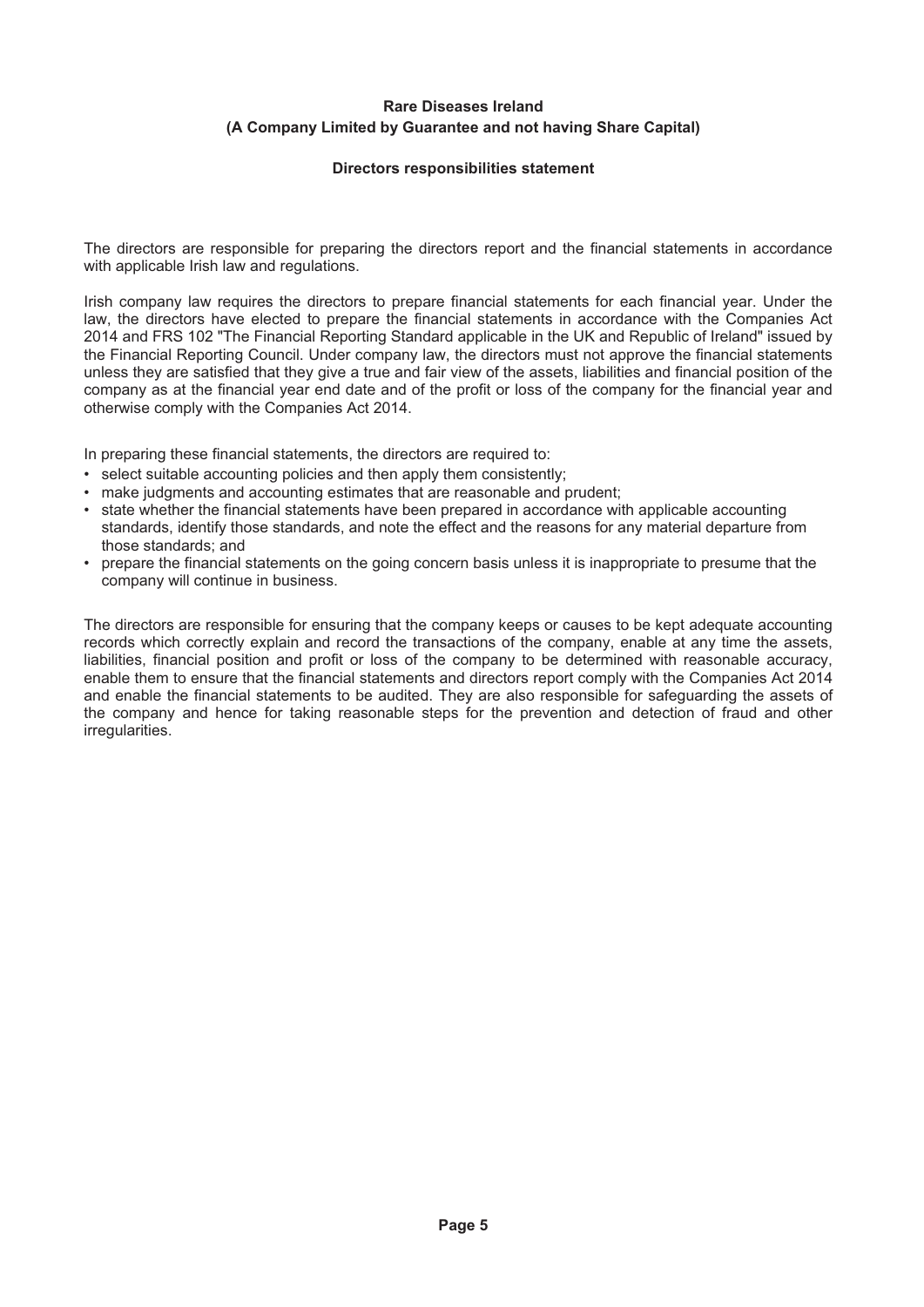# Independent auditor's report to the members of **Rare Diseases Ireland**

## Report on the audit of the financial statements

## **Opinion**

We have audited the financial statements of Rare Diseases Ireland (the 'company') for the financial year ended 31 December 2020 which comprise the profit and loss account, statement of income and retained earnings, balance sheet, statement of cash flows and notes to the financial statements, including a summary of significant accounting policies set out in note 3. The financial reporting framework that has been applied in their preparation is Irish law and FRS 102 The Financial Reporting Standard applicable in the UK and Republic of Ireland.

In our opinion, the financial statements:

- give a true and fair view of the assets, liabilities and financial position of the company as at 31 December 2020 and of its profit for the financial year then ended;
- have been properly prepared in accordance with FRS 102 The Financial Reporting Standard applicable in the UK and Republic of Ireland; and
- have been prepared in accordance with the requirements of the Companies Act 2014.

## **Basis for opinion**

We conducted our audit in accordance with International Standards on Auditing (Ireland) (ISAs (Ireland)) and applicable law. Our responsibilities under those standards are further described in the auditor's responsibilities for the audit of the financial statements section of our report. We are independent of the company in accordance with the ethical requirements that are relevant to our audit of the financial statements in Ireland, including the Ethical Standard issued by the Irish Auditing and Accounting Supervisory Authority (IAASA), and we have fulfilled our other ethical responsibilities in accordance with these requirements. We believe that the audit evidence we have obtained is sufficient and appropriate to provide a basis for our opinion.

# Conclusions relating to going concern

We have nothing to report in respect of the following matters in relation to which ISAs (Ireland) require us to report to you where:

- the directors' use of the going concern basis of accounting in the preparation of the financial statements is not appropriate; or
- the directors have not disclosed in the financial statements any identified material uncertainties that may cast significant doubt about the company's ability to continue to adopt the going concern basis of accounting for a period of at least twelve months from the date when the financial statements are authorised for issue.

### **Other Information**

The directors are responsible for the other information. The other information comprises the information included in the annual report, other than the financial statements and our auditor's report thereon. Our opinion on the financial statements does not cover the other information and, except to the extent otherwise explicitly stated in our report, we do not express any form of assurance conclusion thereon.

In connection with our audit of the financial statements, our responsibility is to read the other information and, in doing so, consider whether the other information is materially inconsistent with the financial statements or our knowledge obtained in the audit or otherwise appears to be materially misstated. If we identify such material inconsistencies or apparent material misstatements, we are required to determine whether there is a material misstatement in the financial statements or a material misstatement of the other information. If, based on the work we have performed, we conclude that there is a material misstatement of this other information, we are required to report that fact.

We have nothing to report in this regard.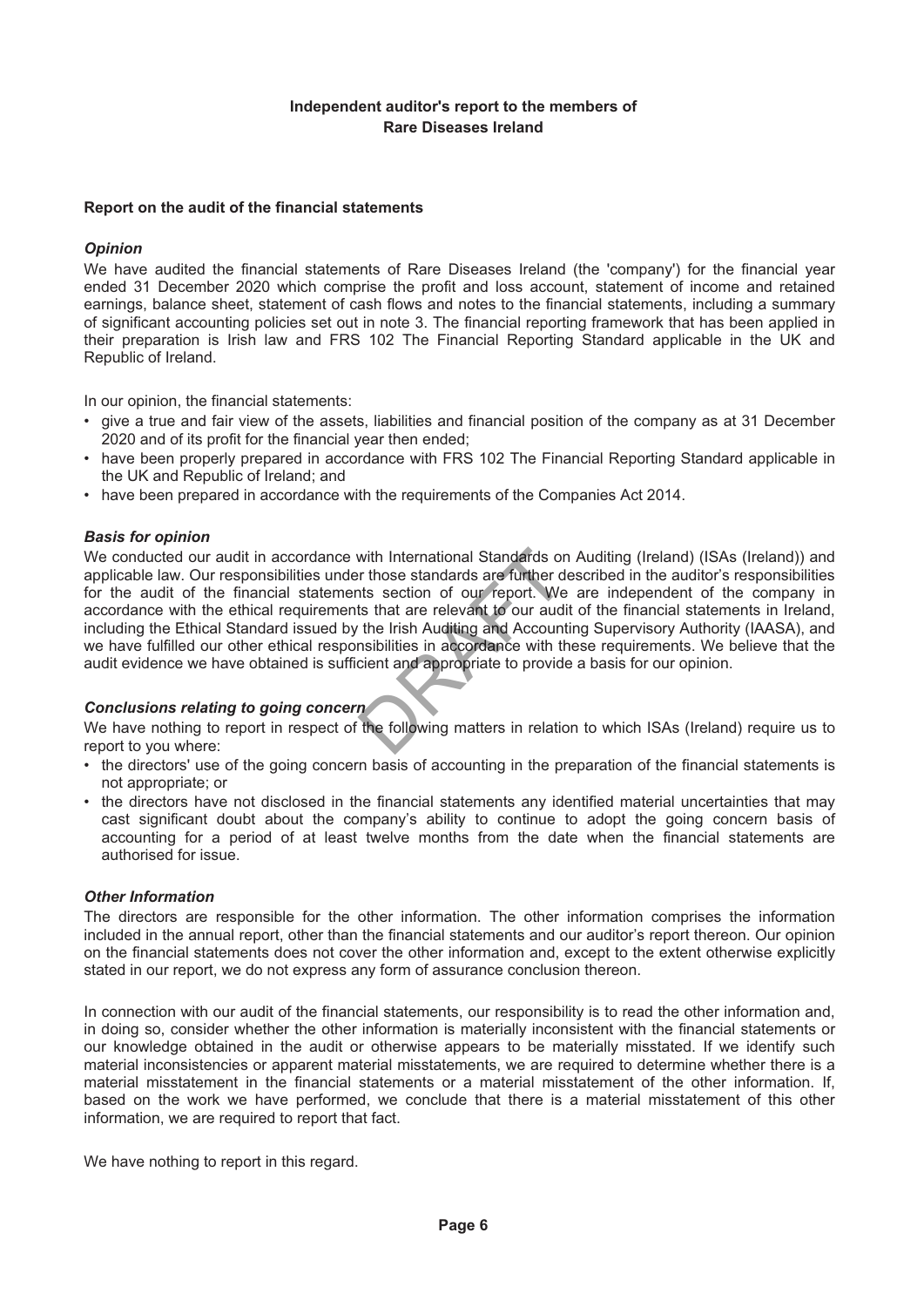# Independent auditor's report to the members of **Rare Diseases Ireland (continued)**

# Opinions on other matters prescribed by the Companies Act 2014

Based solely on the work undertaken in the course of the audit, we report that:

- in our opinion, the information given in the directors' report is consistent with the financial statements; and
- in our opinion, the directors' report has been prepared in accordance with applicable legal requirements.

We have obtained all the information and explanations which we consider necessary for the purposes of our audit.

In our opinion the accounting records of the company were sufficient to permit the financial statements to be readily and properly audited, and financial statements are in agreement with the accounting records.

## Matters on which we are required to report by exception

Based on the knowledge and understanding of the company and its environment obtained in the course of the audit, we have not identified material misstatements in the directors' report.

The Companies Act 2014 requires us to report to you if, in our opinion, the disclosures of directors' remuneration and transactions required by sections 305 to 312 of the Act are not made. We have nothing to report in this regard.

## **Respective responsibilities**

# Responsibilities of directors for the financial statements

As explained more fully in the directors' responsibilities statement, the directors are responsible for the preparation of the financial statements and for being satisfied that they give a true and fair view, and for such internal control as the directors determine is necessary to enable the preparation of financial statements that are free from material misstatement, whether due to fraud or error.

In preparing the financial statements, the directors are responsible for assessing the company's ability to continue as a going concern, disclosing, as applicable, matters related to going concern and using the going concern basis of accounting unless the management either intends to liquidate the company or to cease operations, or has no realistic alternative but to do so.

# Auditor's responsibilities for the audit of the financial statements

Our objectives are to obtain reasonable assurance about whether the financial statements as a whole are free from material misstatement, whether due to fraud or error, and to issue an auditor's report that includes our opinion. Reasonable assurance is a high level of assurance, but is not a guarantee that an audit conducted in accordance with ISAs (Ireland) will always detect a material misstatement when it exists. Misstatements can arise from fraud or error and are considered material if, individually or in the aggregate, they could reasonably be expected to influence the economic decisions of users taken on the basis of these financial statements.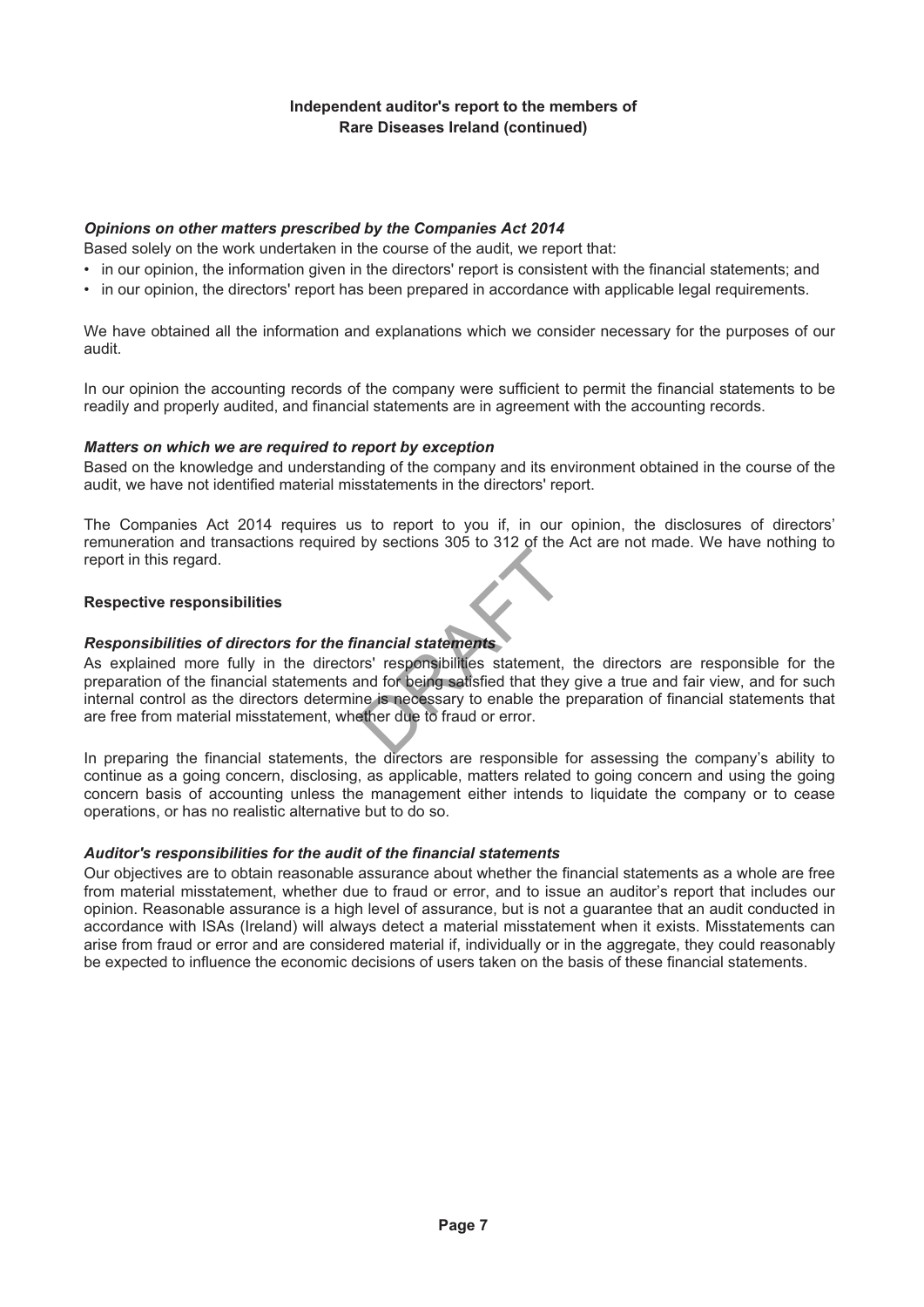# Independent auditor's report to the members of **Rare Diseases Ireland (continued)**

As part of an audit in accordance with ISAs (Ireland), we exercise professional judgment and maintain professional scepticism throughout the audit. We also:

- Identify and assess the risks of material misstatement of the financial statements, whether due to fraud or error, design and perform audit procedures responsive to those risks, and obtain audit evidence that is sufficient and appropriate to provide a basis for our opinion. The risk of not detecting a material misstatement resulting from fraud is higher than for one resulting from error, as fraud may involve collusion, forgery, intentional omissions, misrepresentations, or the override of internal control.
- Obtain an understanding of internal control relevant to the audit in order to design audit procedures that are appropriate in the circumstances, but not for the purpose of expressing an opinion on the effectiveness of the internal control.
- Evaluate the appropriateness of accounting policies used and the reasonableness of accounting estimates and related disclosures made by the directors.
- Conclude on the appropriateness of the directors' use of the going concern basis of accounting and, based on the audit evidence obtained, whether a material uncertainty exists related to events or conditions that may cast significant doubt on the company's ability to continue as a going concern. If we conclude that a material uncertainty exists, we are required to draw attention in our auditor's report to the related disclosures in the financial statements or, if such disclosures are inadequate, to modify our opinion. Our conclusions are based on the audit evidence obtained up to the date of our auditor's report. However, future events or conditions may cause the company to cease to continue as a going concern.
- Evaluate the overall presentation, structure and content of the financial statements, including the disclosures, and whether the financial statements represent the underlying transactions and events in a manner that achieves fair presentation.

We communicate with those charged with governance regarding, among other matters, the planned scope and timing of the audit and significant audit findings, including any significant deficiencies in internal control that we identify during our audit.

# The purpose of our audit work and to whom we owe our responsibilities

Our report is made solely to the company's members, as a body, in accordance with section 391 of the Companies Act 2014. Our audit work has been undertaken so that we might state to the company's members those matters we are required to state to them in an auditor's report and for no other purpose. To the fullest extent permitted by law, we do not accept or assume responsibility to anyone other than the company and the company's members, as a body, for our audit work, for this report, or for the opinions we have formed.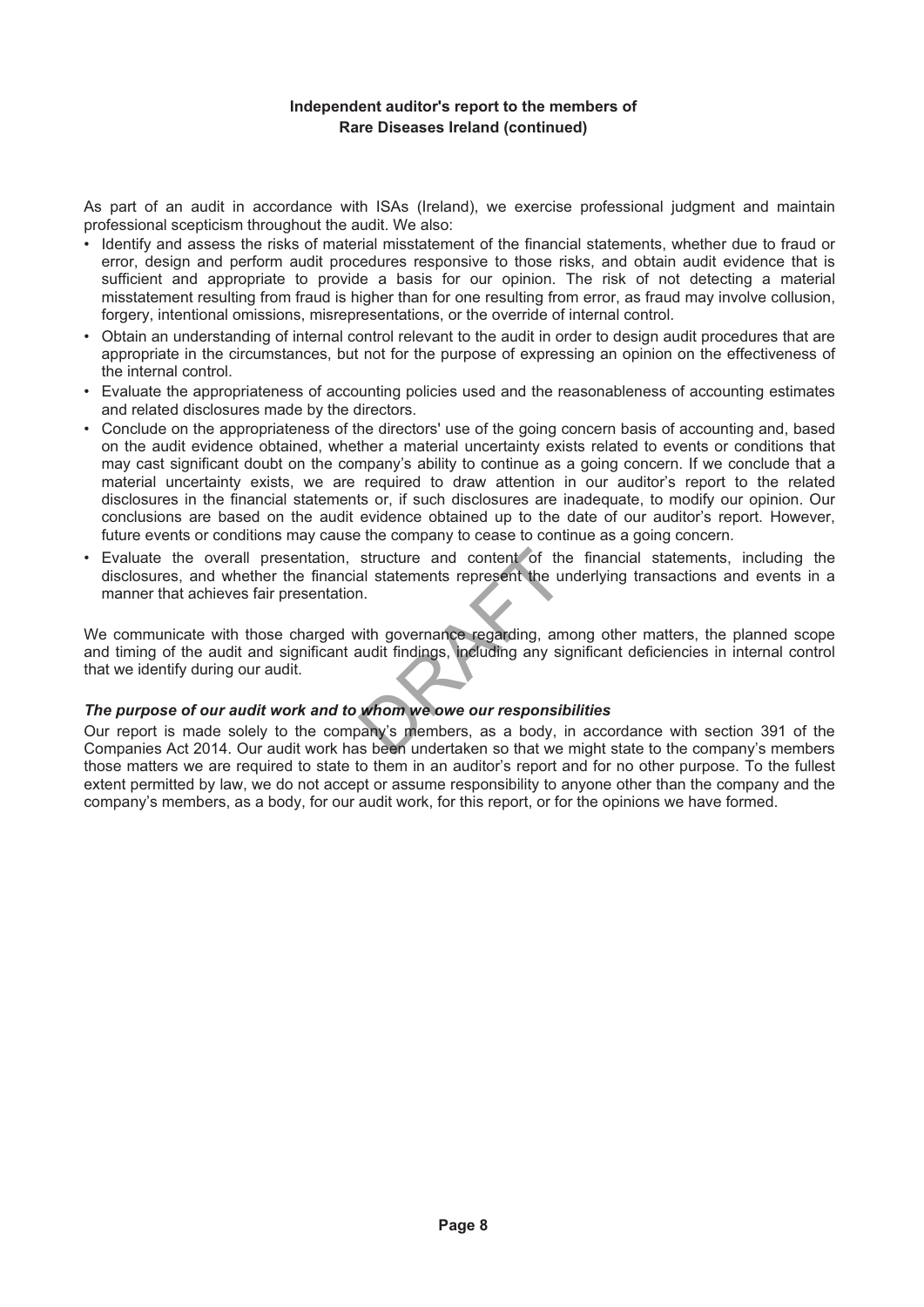Independent auditor's report to the members of **Rare Diseases Ireland (continued)** 

Thomas McCloskey (Senior Statutory Auditor)

For and on behalf of McCloskey & Co **Chartered Accountants & Statutory Auditor Apex Business Centre Blackthorn Road** Sandyford Dublin 18

PREF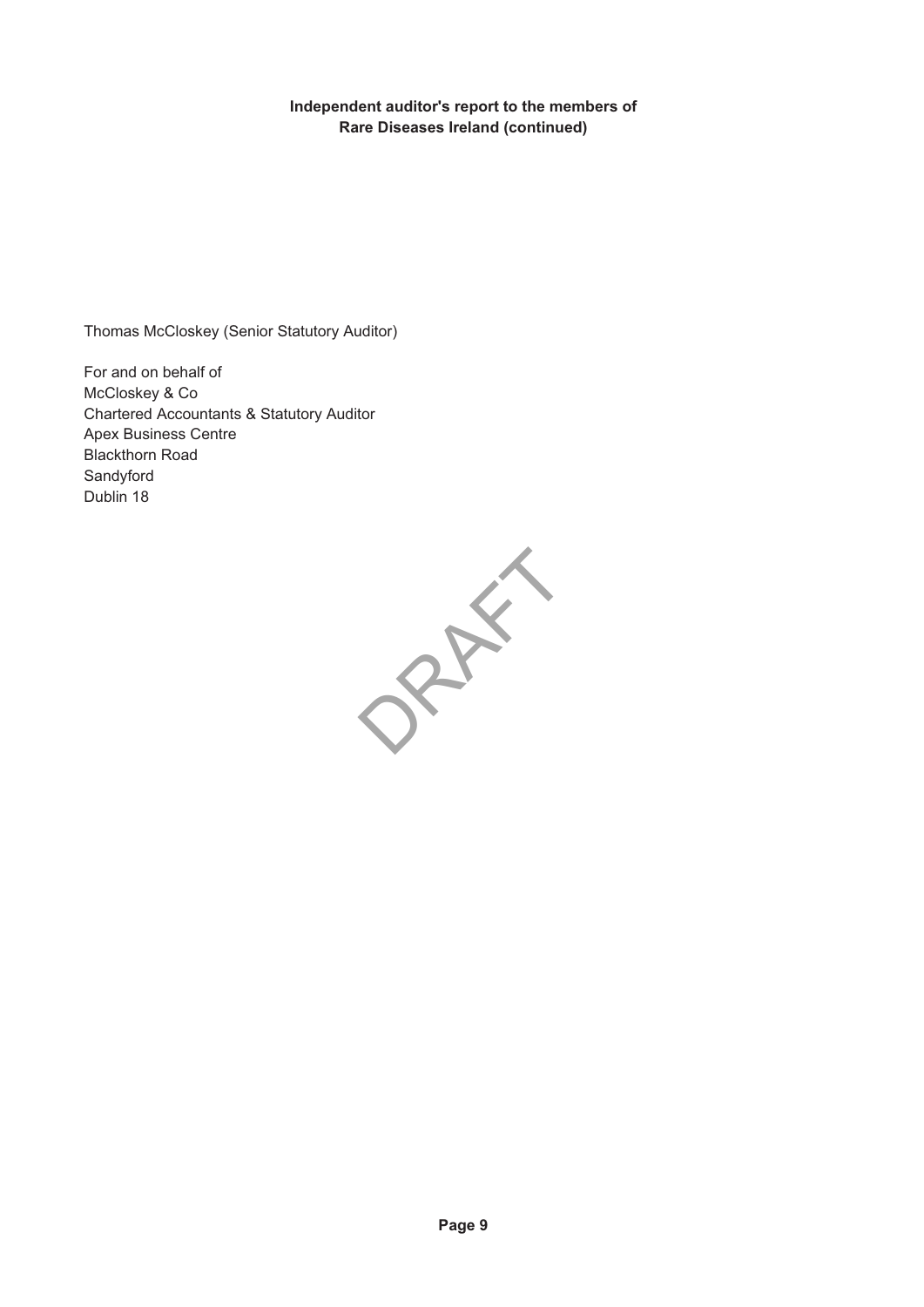# **Profit and loss account** Income and expenditure account Financial year ended 31 December 2020

|                                | <b>Note</b> | 2020<br>€ | 2019<br>€ |
|--------------------------------|-------------|-----------|-----------|
| <b>Turnover</b>                | 5           | 59,969    | 56,024    |
| <b>Gross surplus</b>           |             | 59,969    | 56,024    |
| Administrative expenses        |             | (54, 627) | (31, 320) |
| <b>Operating surplus</b>       |             | 5,342     | 24,704    |
| <b>Surplus before taxation</b> |             | 5,342     | 24,704    |
| Tax on surplus                 |             | ۰         |           |
| Surplus for the financial year |             | 5,342     | 24,704    |

All the activities of the company are from continuing operations.

The company has no other recognised items of income and expenses other than the results for the financial year as set out above.

The notes on pages 14 to 17 form part of these financial statements.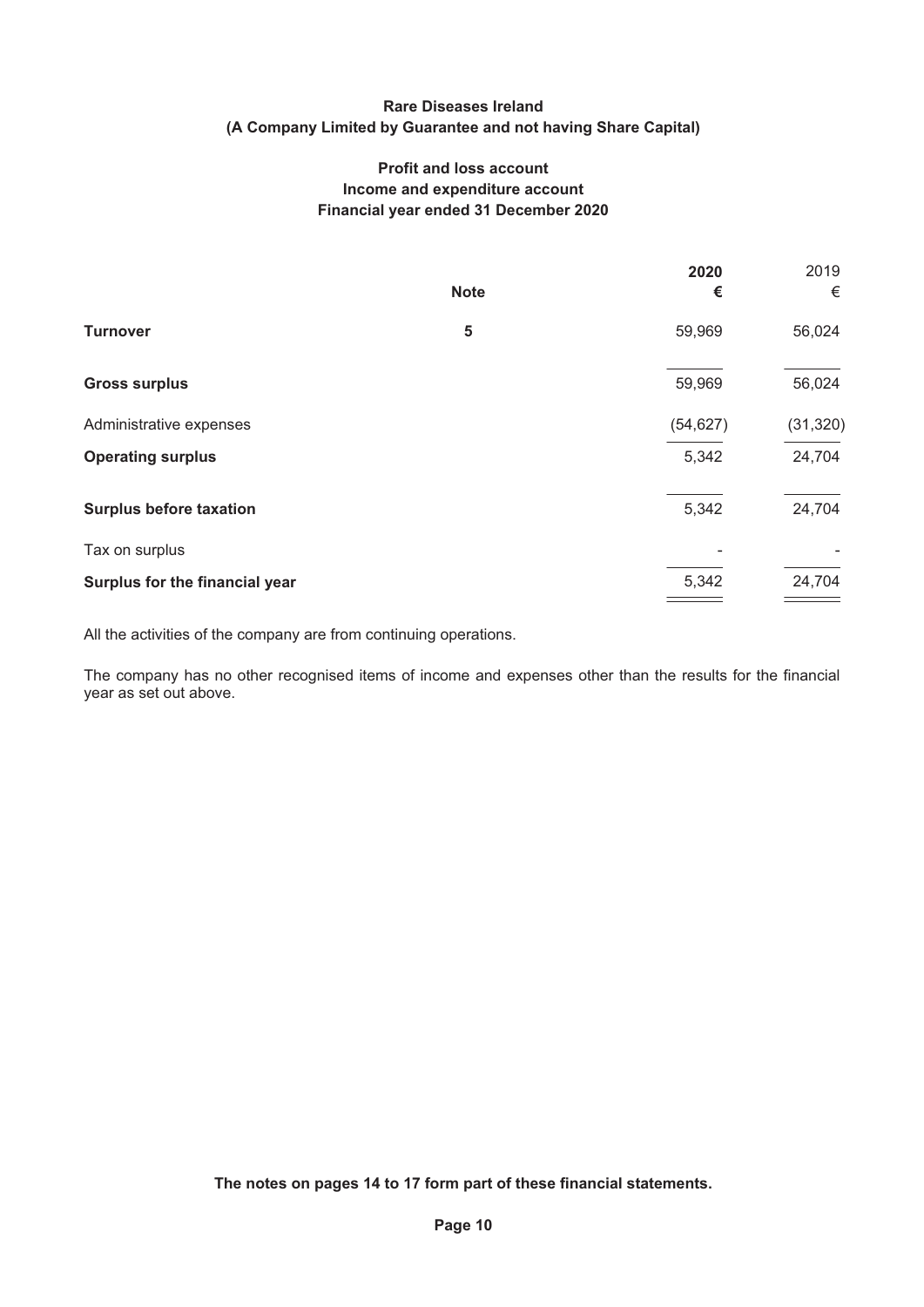# Statement of income and retained earnings Financial year ended 31 December 2020

|                                                      | 2020<br>€ | 2019<br>€ |
|------------------------------------------------------|-----------|-----------|
| Surplus for the financial year                       | 5.342     | 24.704    |
| Retained earnings at the start of the financial year | 29,286    | 4,582     |
| Retained earnings at the end of the financial year   | 34,628    | 29,286    |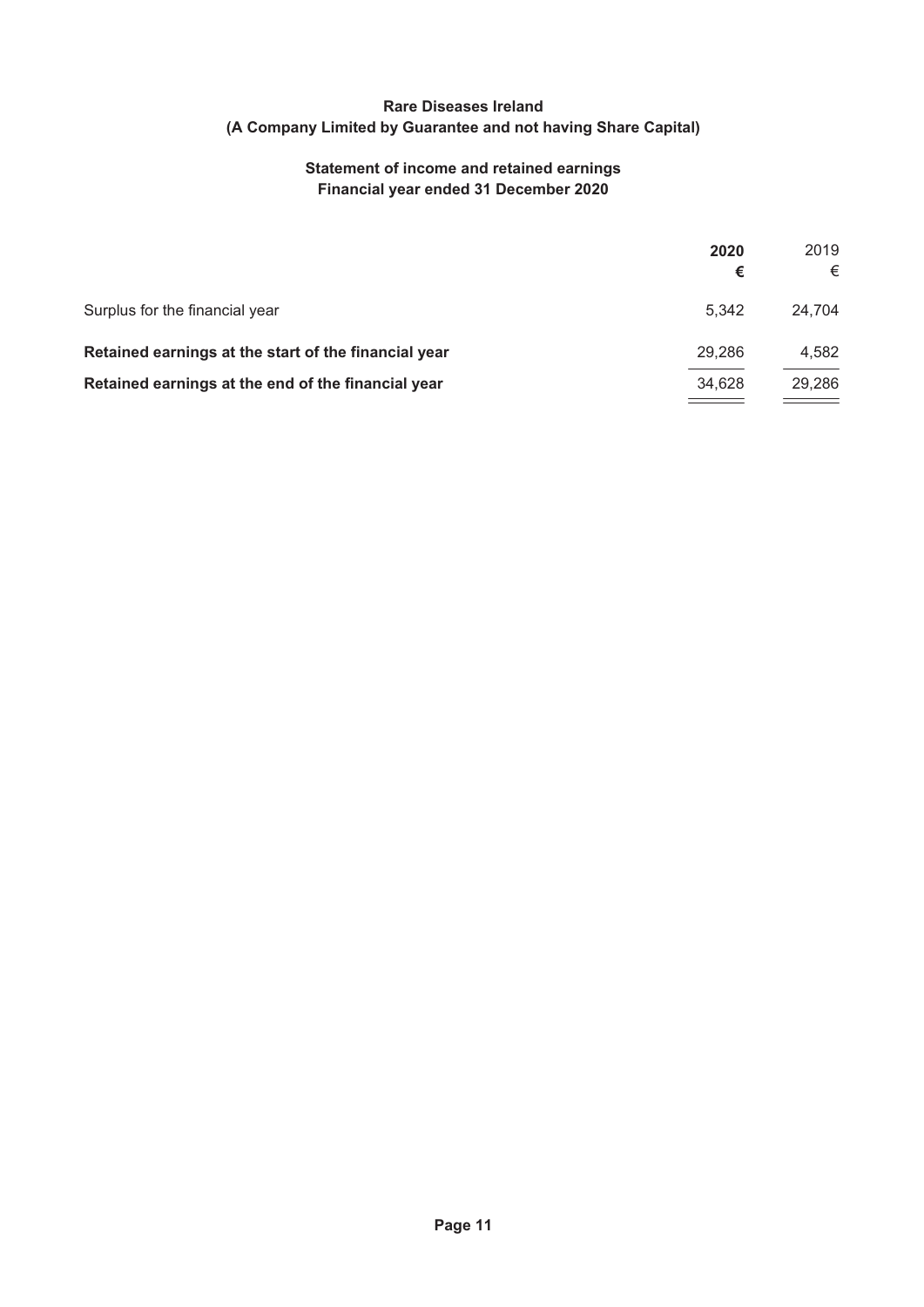# **Balance sheet** As at 31 December 2020

|                                              |             | 2020     |        | 2019    |        |
|----------------------------------------------|-------------|----------|--------|---------|--------|
|                                              | <b>Note</b> | €        | €      | €       | $\in$  |
| <b>Current assets</b>                        |             |          |        |         |        |
| Debtors                                      | 9           | 1,335    |        | 688     |        |
| Cash at bank and in hand                     |             | 37,797   |        | 29,602  |        |
|                                              |             | 39,132   |        | 30,290  |        |
| <b>Creditors: amounts falling due</b>        |             |          |        |         |        |
| within one year                              | 10          | (4, 504) |        | (1,004) |        |
| <b>Net current assets</b>                    |             |          | 34,628 |         | 29,286 |
| <b>Total assets less current liabilities</b> |             |          | 34,628 |         | 29,286 |
| <b>Net assets</b>                            |             |          | 34,628 |         | 29,286 |
|                                              |             |          |        |         |        |
| <b>Capital and reserves</b>                  |             |          |        |         |        |
| General funds                                |             |          | 34,628 |         | 29,286 |
| <b>Members funds</b>                         |             |          | 34,628 |         | 29,286 |

These financial statements were approved by the board of directors on ............................. and signed on behalf of the board by:

Director

Director

The notes on pages 14 to 17 form part of these financial statements.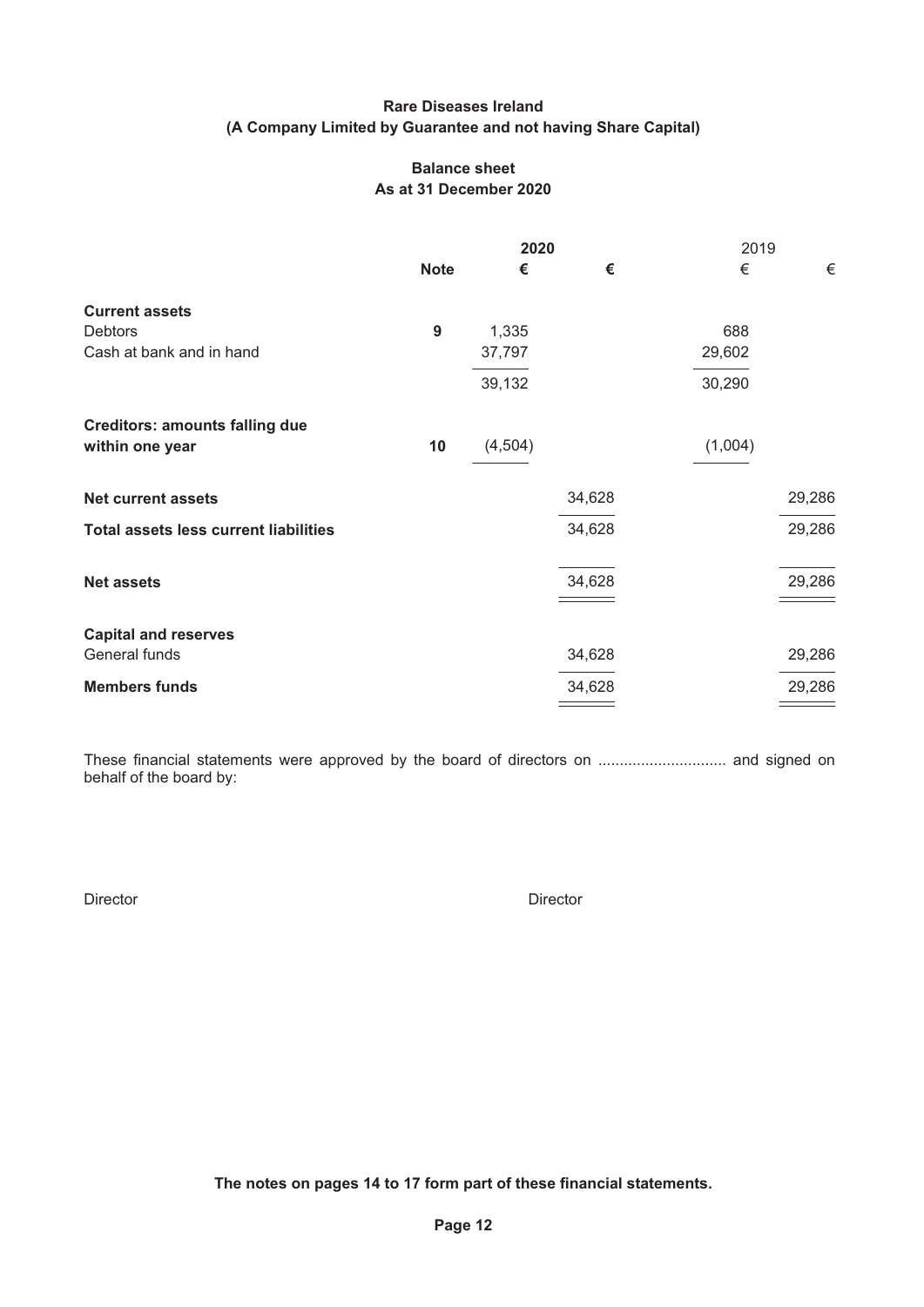# **Statement of cash flows** Financial year ended 31 December 2020

|                                                                                                                  | 2020<br>€       | 2019<br>€       |
|------------------------------------------------------------------------------------------------------------------|-----------------|-----------------|
| <b>Cash flows from operating activities</b><br>Surplus for the financial year                                    | 5,342           | 24,704          |
| Adjustments for:<br>Accrued expenses/(income)                                                                    |                 | (1, 373)        |
| Changes in:<br>Trade and other debtors<br>Trade and other creditors                                              | (647)<br>3,500  | (170)           |
| Cash generated from operations                                                                                   | 8,195           | 23,161          |
| Net cash from operating activities                                                                               | 8,195           | 23,161          |
| Net increase/(decrease) in cash and cash equivalents<br>Cash and cash equivalents at beginning of financial year | 8,195<br>29,602 | 23,161<br>6,441 |
| Cash and cash equivalents at end of financial year                                                               | 37,797          | 29,602          |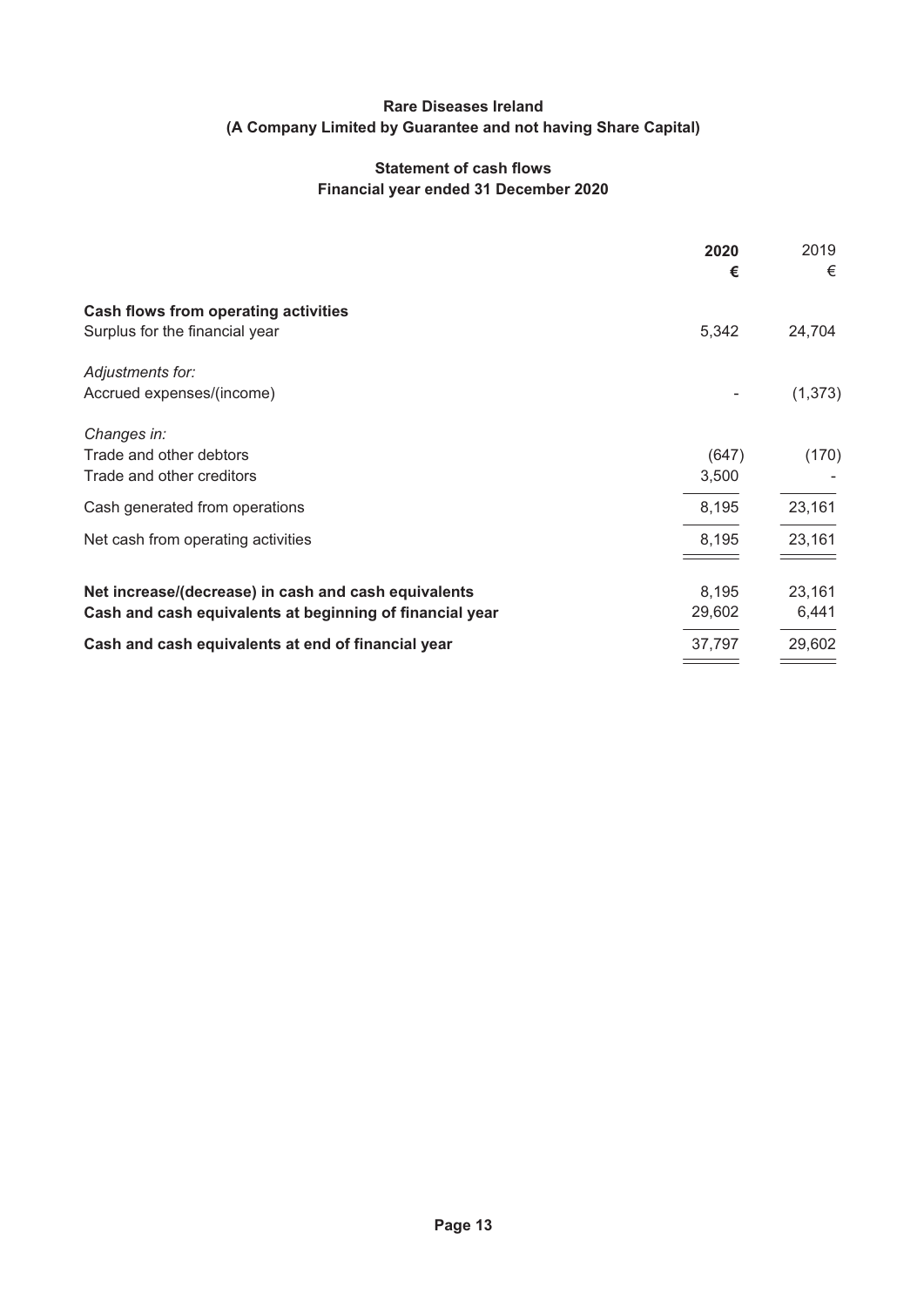# Notes to the financial statements Financial year ended 31 December 2020

#### $\mathbf{1}$ . **General information**

The company is a private company limited by guarantee, registered in Ireland. The address of the registered office is Carmichael House, North Brunswick Street, Dublin 7.

#### $2<sup>2</sup>$ **Statement of compliance**

These financial statements have been prepared in compliance with FRS 102, 'The Financial Reporting Standard applicable in the UK and Republic of Ireland'. The Triennial review 2017 amendments to the standard have been early adopted.

#### $3<sub>1</sub>$ Accounting policies and measurement bases

## **Basis of preparation**

The Financial Statements are prepared on the going concern basis, under the historical cost convention, - and comply with the financial reporting standards of the Financial Reporting Council and promulgated by Chartered Accountants Ireland and the Companies Act 2014.

The financial statements are prepared in Euro, which is the functional currency of the entity.

### **Turnover**

Grant income from Public Sector Bodies/Government Agencies and other sundry sources are credited when received or when the ultimate amount receivable can be assessed with reasonable certainty.

### **Expenditure**

Expenditure is recognised on an accrual basis as a liability is incurred. Expenditure includes any VAT which cannot be fully recovered, and is reported as part of the expenditure to which it relates.

### **Taxation**

No charge to current or deferred taxation arises as the charity has been granted charitable status under Sections 207 and 208 of the Taxes Consolidation Act 1997. Charity No CHY 13930.

### **Tangible assets**

Tangible assets are initially recorded at cost, and are subsequently stated at cost less any accumulated depreciation and impairment losses.

### **Depreciation**

Depreciation is calculated so as to write off the cost or valuation of an asset, less its residual value, over the useful economic life of that asset as follows:

Fittings fixtures and equipment  $-20%$ 

If there is an indication that there has been a significant change in depreciation rate, useful life or residual value of tangible assets, the depreciation is revised prospectively to reflect the new estimates.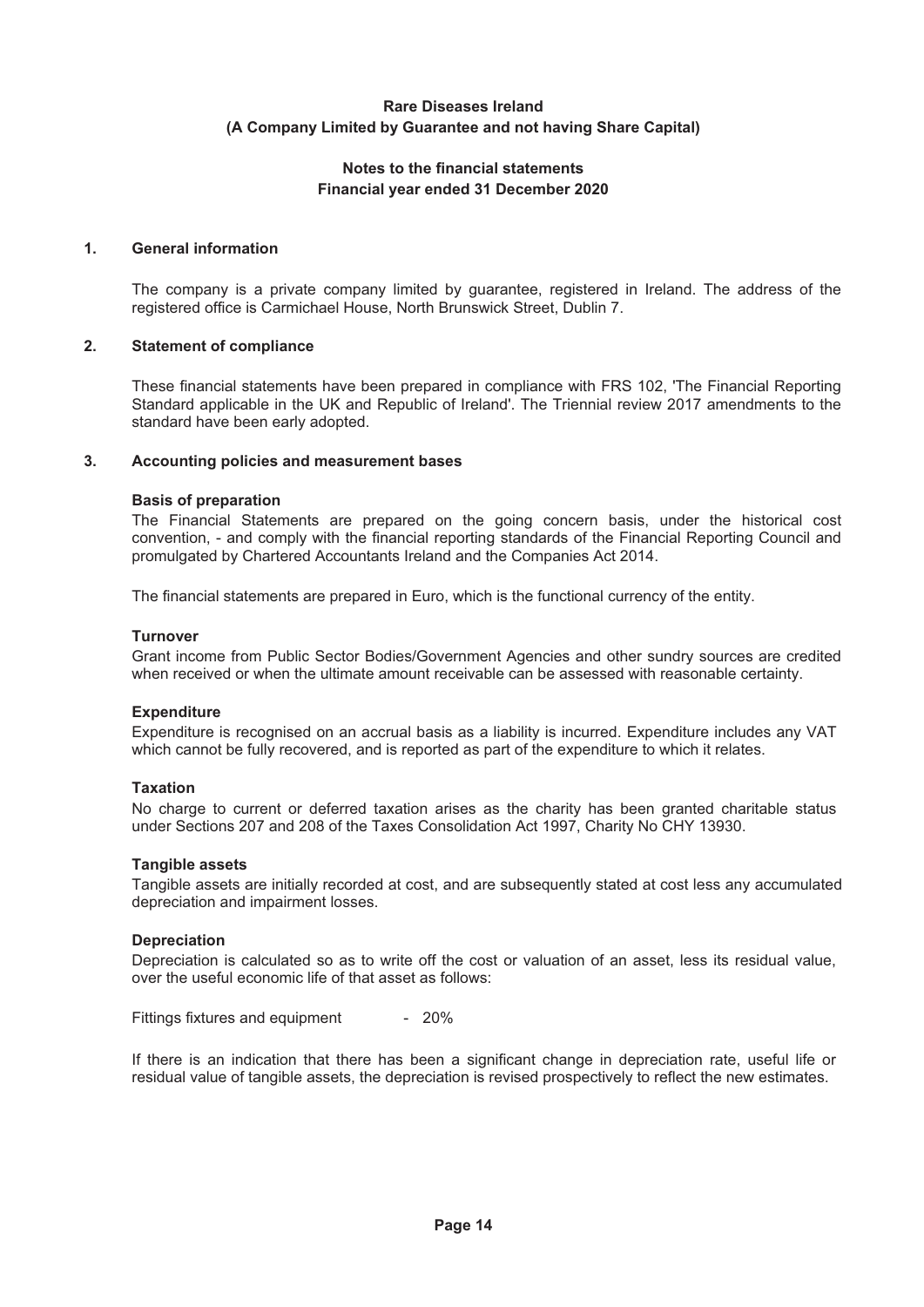# Notes to the financial statements (continued) Financial year ended 31 December 2020

## Impairment

A review for indicators of impairment is carried out at each reporting date, with the recoverable amount being estimated where such indicators exist. Where the carrying value exceeds the recoverable amount, the asset is impaired accordingly. Prior impairments are also reviewed for possible reversal at each reporting date.

#### $4.$ **Limited by guarantee**

The company is one limited by guarantee not having a share capital and consequently the liability of members is limited, subject to an undertaking by each member to contribute to the net assets or liabilities of the company on winding up such amounts as may be required not exceeding  $E1.27$ .

#### 5. **Turnover**

Turnover arises from:

| 2020                         | 2019   |
|------------------------------|--------|
| €                            | €      |
| $\qquad \qquad \blacksquare$ | 3,924  |
| 1,850                        | 1,300  |
| 18,190                       | 2,500  |
| 38,500                       | 47,800 |
| 1,429                        | 500    |
| 59,969                       | 56,024 |
|                              |        |

The whole of the turnover is attributable to the principal activity of the company which is wholly undertaken in Ireland.

#### $6.$ **Staff costs**

The average number of persons employed by the company during the financial year, including the directors, was as follows: a sala

|                | 2020   | 2019        |
|----------------|--------|-------------|
|                | Number | Number      |
| Administrative |        | $1 \quad 1$ |
|                |        |             |

The aggregate payroll costs incurred during the financial year were:

| 2020   | 2019   |
|--------|--------|
| €      | €      |
| 35,705 | 14,000 |
| 3,502  | 1,533  |
| 39,207 | 15,533 |
|        |        |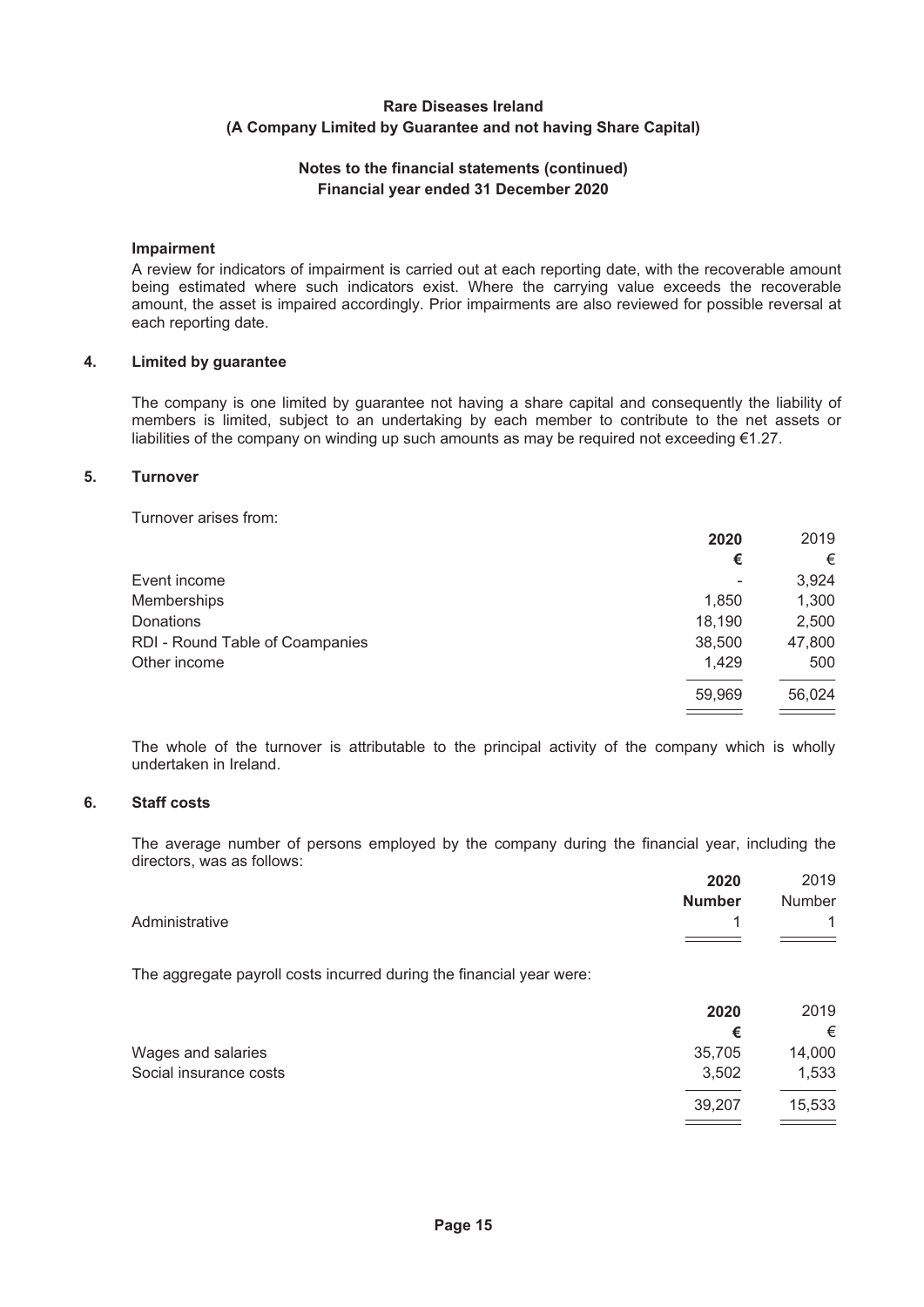# Notes to the financial statements (continued) Financial year ended 31 December 2020

#### $\overline{7}$ . Appropriations of income and expenditure account

|                                    | 2020   | 2019   |
|------------------------------------|--------|--------|
|                                    |        | €      |
| At the start of the financial year | 29,286 | 4.582  |
| Surplus for the financial year     | 5.342  | 24.704 |
| At the end of the financial year   | 34.628 | 29,286 |
|                                    |        |        |

#### 8. **Tangible assets**

|                                        | Fixtures,<br>fittings and<br>equipment | <b>Total</b> |
|----------------------------------------|----------------------------------------|--------------|
|                                        | €                                      | €            |
| Cost                                   |                                        |              |
| At 1 January 2020 and 31 December 2020 | 1,286                                  | 1,286        |
| <b>Depreciation</b>                    |                                        |              |
| At 1 January 2020 and 31 December 2020 | 1.286                                  | 1,286        |
| <b>Carrying amount</b>                 |                                        |              |
| At 31 December 2020                    |                                        |              |
| At 31 December 2019                    |                                        |              |
|                                        |                                        |              |

#### 9. **Debtors**

|               | 2020  | 2019                     |
|---------------|-------|--------------------------|
|               | €     | €                        |
| Other debtors | 654   | $\overline{\phantom{0}}$ |
| Prepayments   | 681   | 688                      |
|               | 1,335 | 688                      |
|               |       |                          |

#### Creditors: amounts falling due within one year  $10.$

| .<br>$\overline{\phantom{a}}$<br>.<br>. | 2020  | 2019  |
|-----------------------------------------|-------|-------|
|                                         | €     | €     |
| Accruals                                | 1,004 | 1,004 |
| Deferred income                         | 3,500 |       |
|                                         | 4,504 | 1,004 |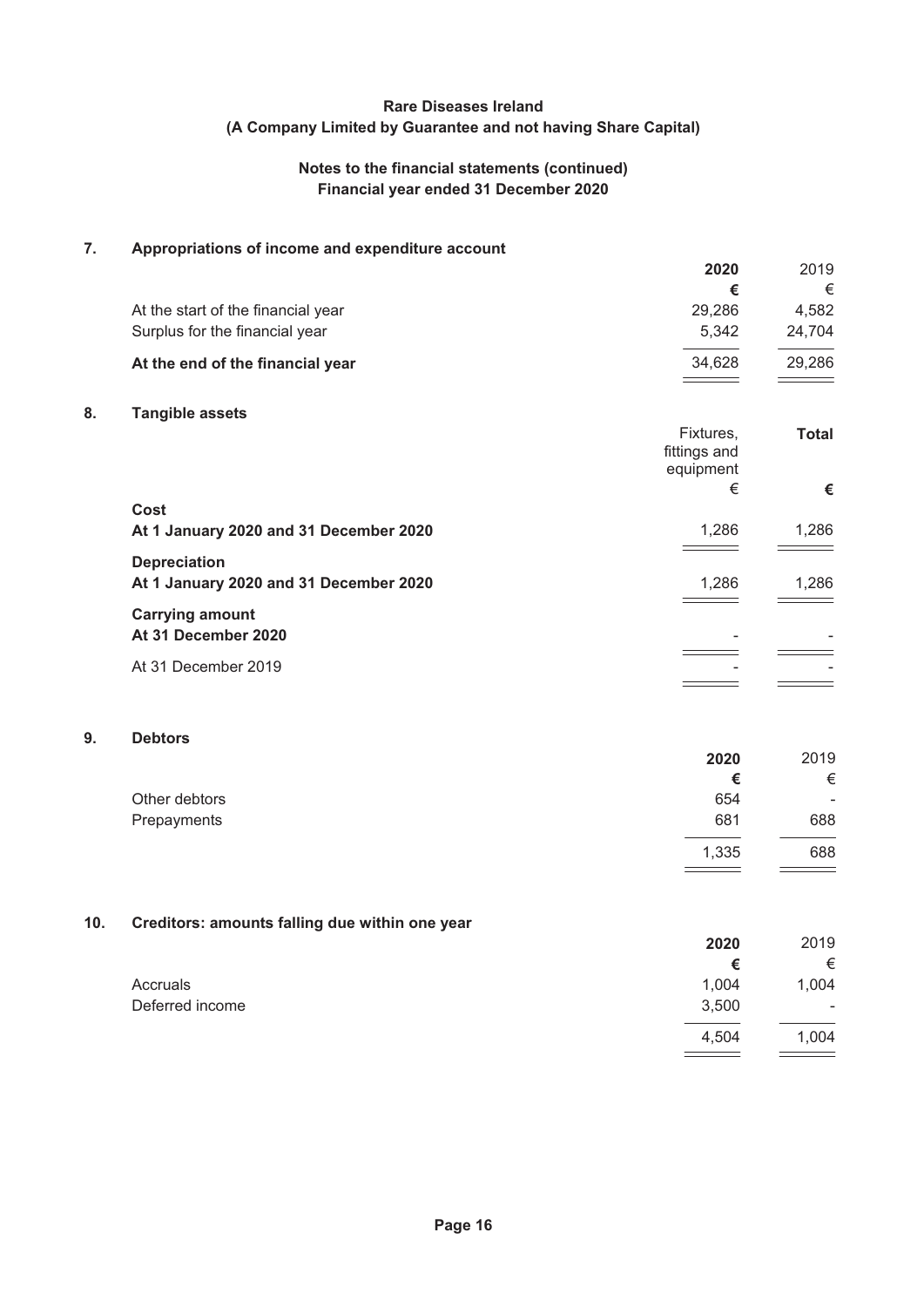# Notes to the financial statements (continued) Financial year ended 31 December 2020

#### $11.$ **Financial instruments**

The carrying amount for each category of financial instruments is as follows:

|                                                                       | €      | €      |
|-----------------------------------------------------------------------|--------|--------|
| Financial assets that are debt instruments measured at amortised cost |        |        |
| Other debtors                                                         | 1.335  | 688    |
| Cash at bank and in hand                                              | 37,797 | 29,602 |
| Financial liabilities measured at amortised cost                      |        |        |
| Other creditors                                                       | 1.004  | 1.004  |

2019

2020

#### $12.$ Analysis of changes in net debt

|                           | At 1 January<br>2020 | Cash flows | At 31<br>December<br>2020 |
|---------------------------|----------------------|------------|---------------------------|
| Cash and cash equivalents | €<br>29,602          | €<br>8,195 | €<br>37,797               |
|                           |                      |            |                           |

#### $13.$ **Approval of financial statements**

The board of directors approved these financial statements for issue on.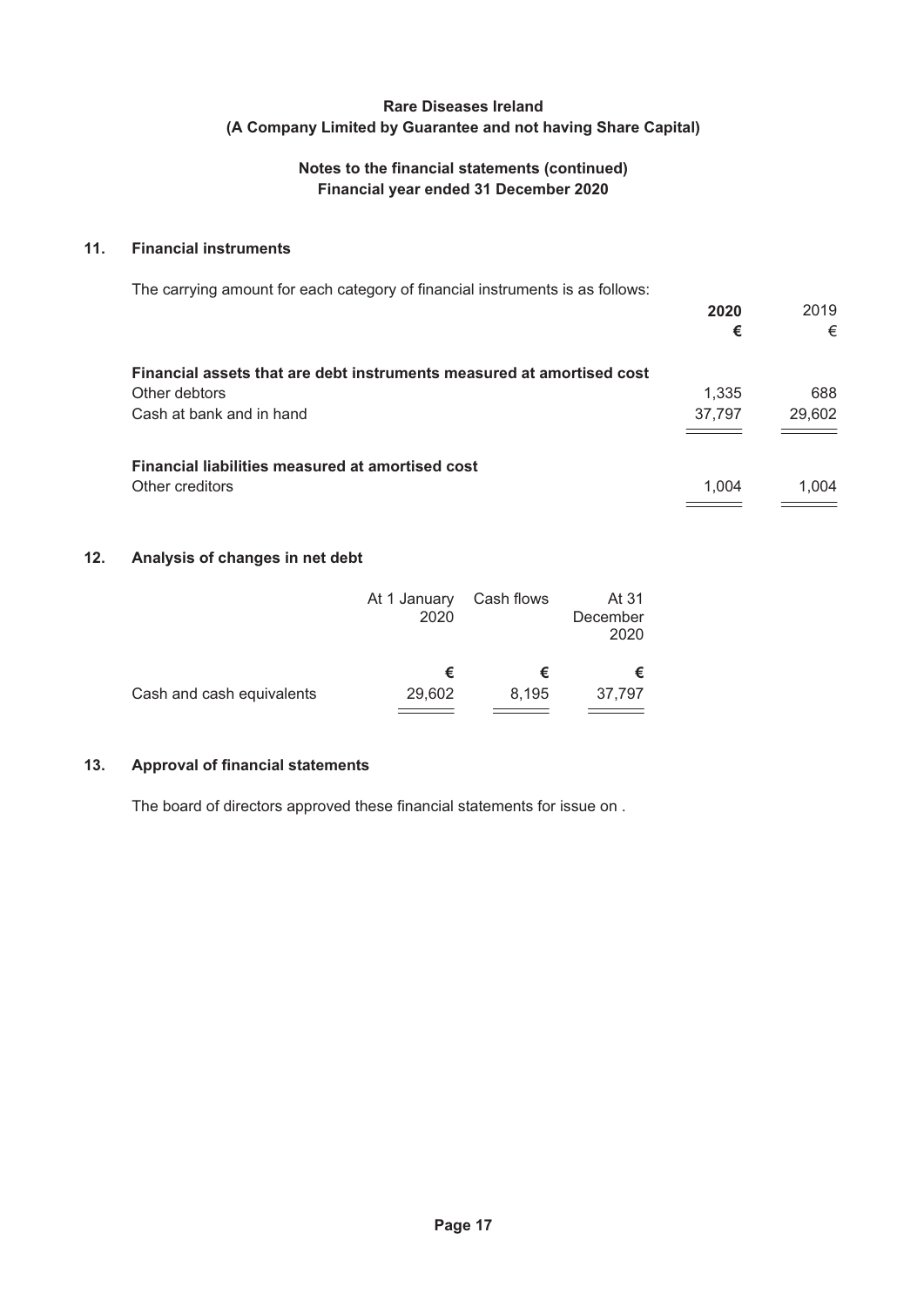The following pages do not form part of the statutory accounts.